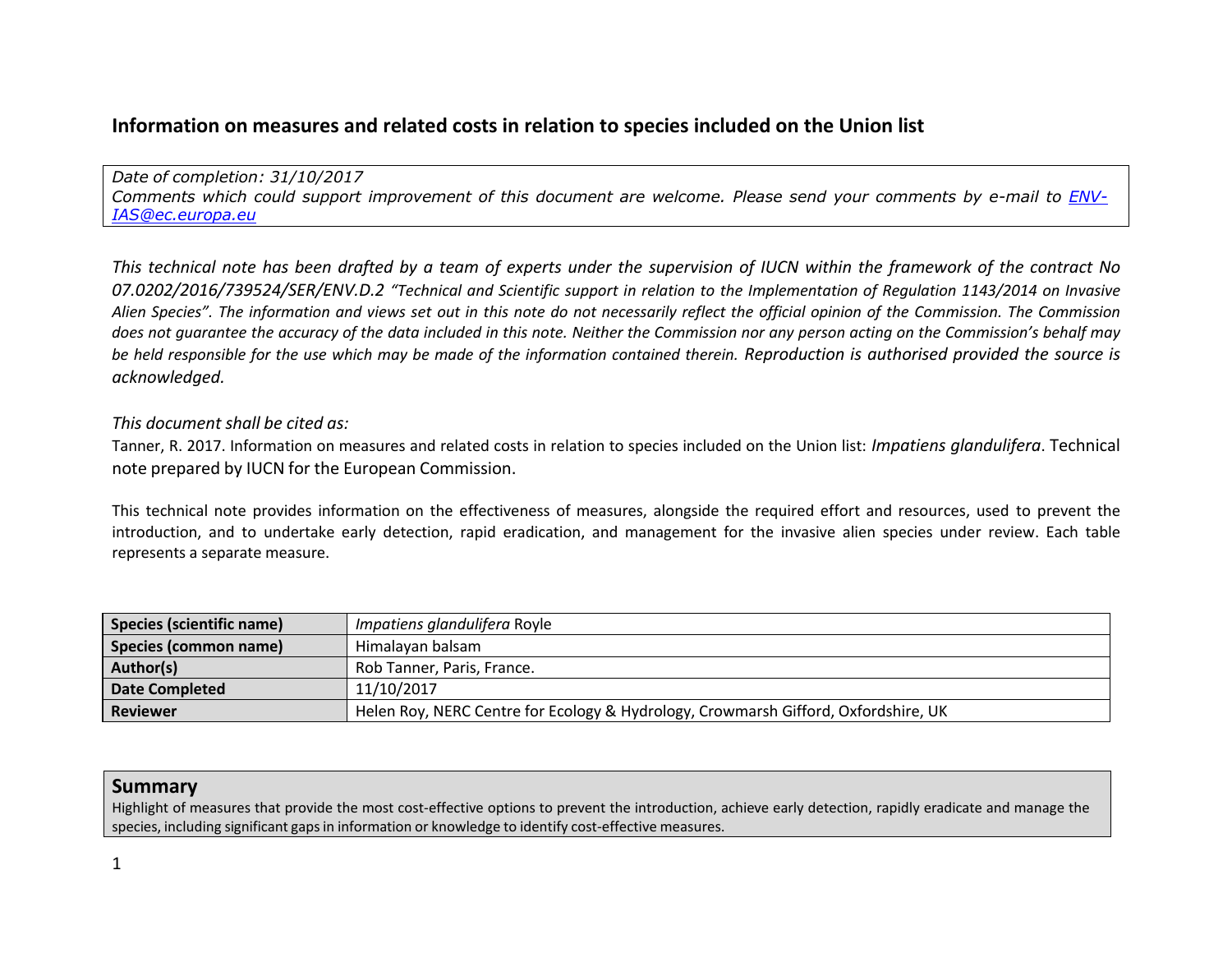Himalayan balsam *Impatiens glandulifera* Royle (Balsaminaceae) is a highly invasive non-native annual species that has spread rapidly throughout Europe (Pyšek *et al.*, 1995) and North America (Cockel and Tanner, 2011), since its introduction from the foothills of the Himalayas at the beginning of the 19<sup>th</sup> century. It is now the tallest annual plant species in Europe, attaining a height of up to 2.5 m (Beerling and Perrins, 1993, Tanner *et al.,* 2014). Himalayan balsam is predominantly a weed of riparian habitats, though it will flourish in damp woodlands and waste grounds (Environment Agency, 2010, Tanner *et al.*, 2013).

Himalayan balsam has been shown to displace native vegetation when the cover is high (Hulme and Bremner, 2006) and displace associated invertebrate populations (Tanner *et al.*, 2013). In turn, a reduced cover of native vegetation can negatively impact on above ground invertebrate communities, which are reliant on native plant species (Tanner *et al.,* 2013). Below-ground invertebrate populations are largely unaffected and in some cases increase (e.g. Collembola) beneath infested stands, due probably to increased root biomass (Tanner *et al*., 2013).

**Prevention:** The most appropriate measures for preventing Himalayan balsam from entering a Member State are (1) the ban on keeping, importing, selling, breeding and growing as required under Article 7 of the IAS Regulation and (2) Phytosanitary measures, i.e. phytosanitary inspections. Seeds are the most likely life stage to ban from sale as the species is not traded in live plant form (Personal Observation, Tanner 2017).

The only feasible method for **early detection** of Himalayan balsam is visual inspection. The species is relatively easy to identify in the field, as it is now the tallest European annual plant species with bright purple/pink flowers. Citizen science networks could help to expand the local and regional network for identifying Himalayan balsam in the field.

**Rapid eradication,** following identification in the field, may be conducted using manual, mechanical and chemical options. All of the aforementioned control options are effective at controlling populations of Himalayan balsam – from small to large extents. Management should be conducted on a catchment scale, working downstream. It is however, the habitat where the species occurs which limits the effectiveness of the control options. For example, where Himalayan balsam occurs in a riparian system downstream management efforts may be limited. Chemical application to a population close to a riparian habitat is unlikely to be permitted, and if so only to a limited extent and any application will need to adhere to guidance and restrictions. Chemical control may be viewed negatively by stakeholders due to the nontarget damage. In addition, there will be many areas where chemical application is not allowed. In relation to chemical control, EU/national/local legislation on the use of plant protection products and biocides needs to be respected.

**Management of existing populations** is feasible with manual, mechanical and chemical options taking into consideration the limitations to management on rivers as detailed above. In addition to these methods, biological control has been researched and applied against this species in GB. Using a host specific rust fungus (*Puccinia komarovii* var. *glanduliferae*) the biocontrol of the species looks promising. The rust was released in GB in 2015 and has since survived over winter. It should be borne in mind that the release of macro-organisms as biological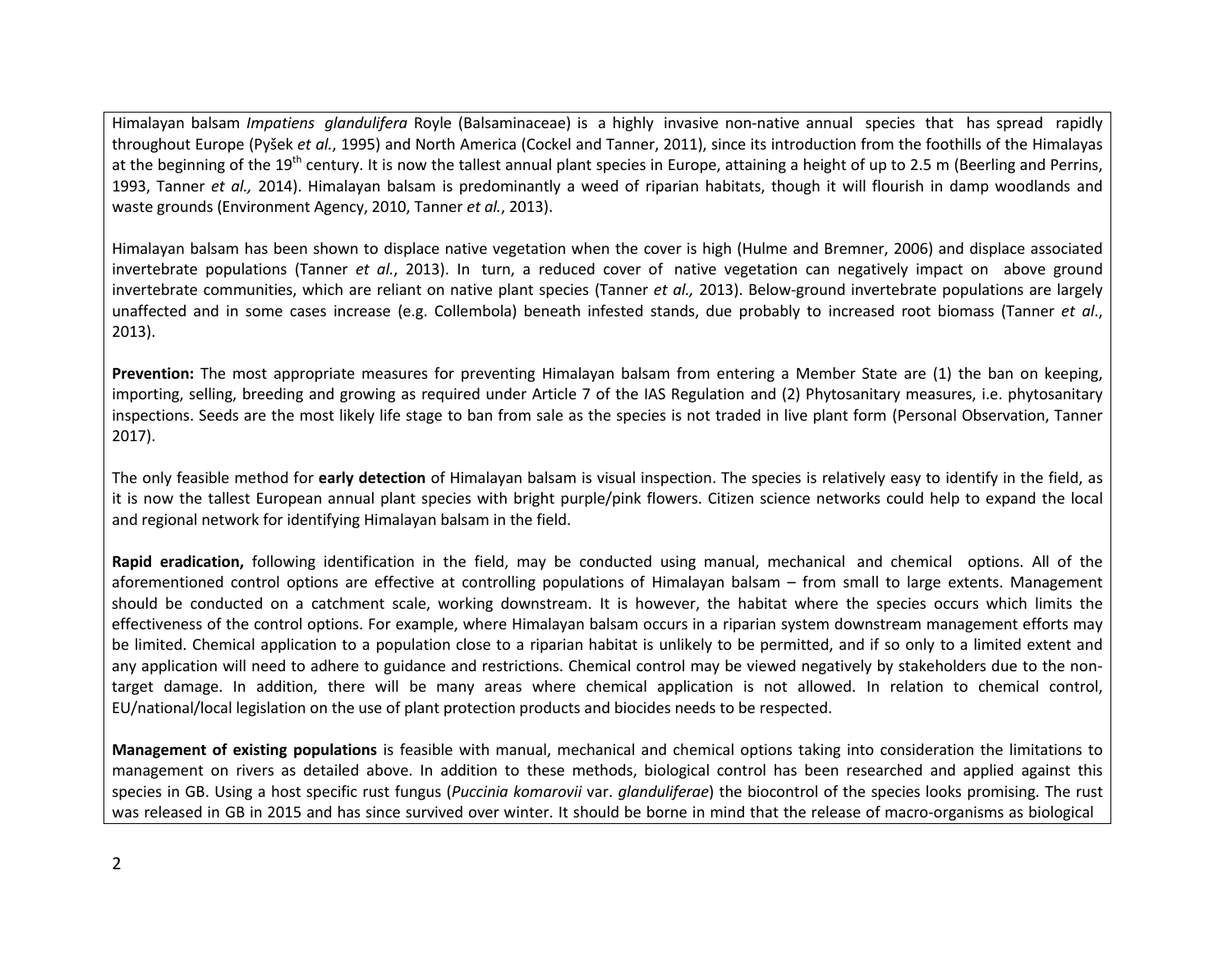control agents is currently not regulated at EU level. Nevertheless national/regional laws are to be respected. Before any release of an alien species as a biological control agent an appropriate risk assessment should be made.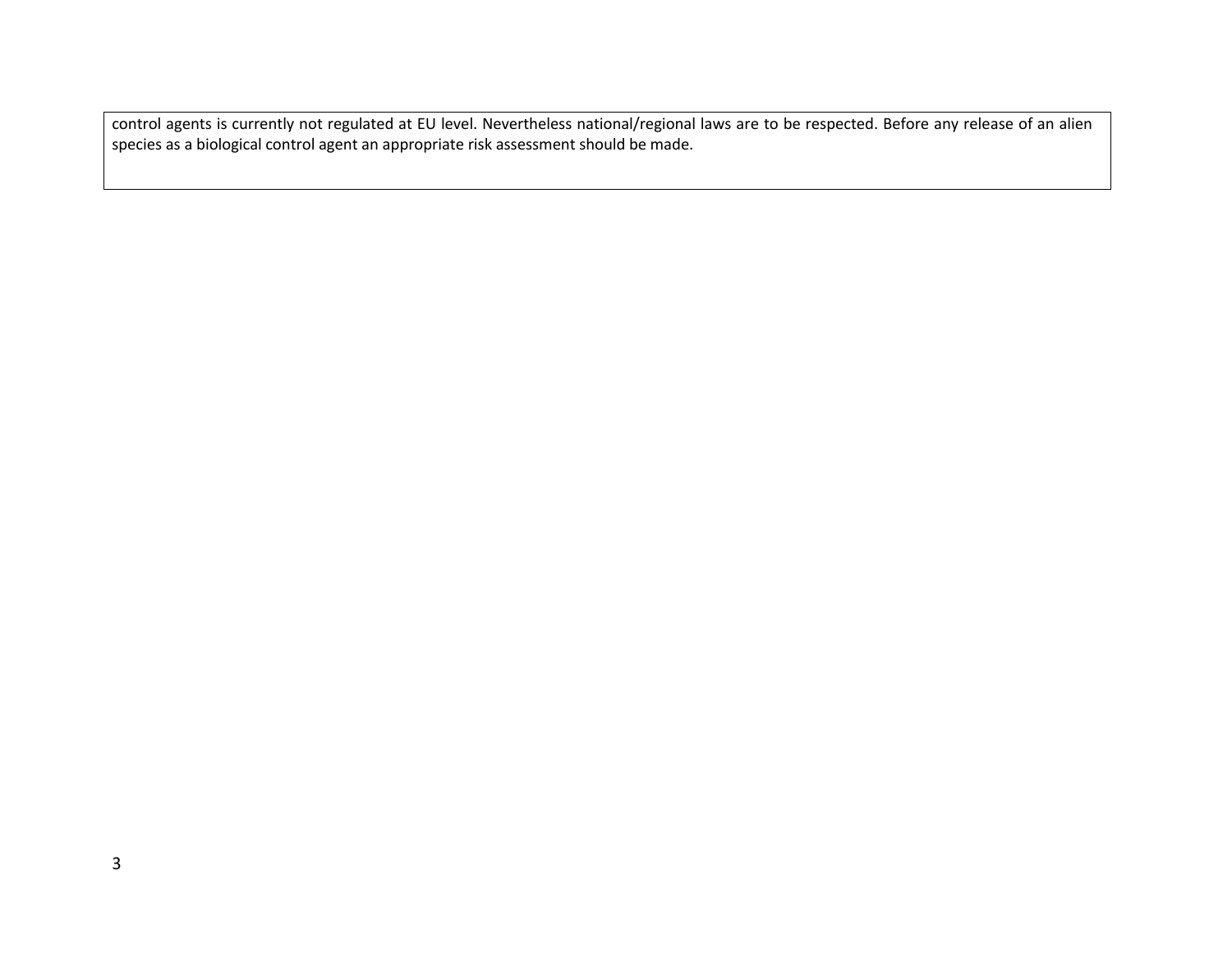| <b>Prevention</b> – measures for preventing the species being introduced, intentionally and unintentionally. This table is repeated for each of the prevention<br>measures identified. |                                                                                                                                                                                                                                                                                                                                                                                                                                                                                                                                                                          |
|----------------------------------------------------------------------------------------------------------------------------------------------------------------------------------------|--------------------------------------------------------------------------------------------------------------------------------------------------------------------------------------------------------------------------------------------------------------------------------------------------------------------------------------------------------------------------------------------------------------------------------------------------------------------------------------------------------------------------------------------------------------------------|
| <b>Measure description</b><br>Provide a description of the measure                                                                                                                     | A ban on keeping, importing, selling, breeding and growing as required under<br>Article 7 of the IAS Regulation.                                                                                                                                                                                                                                                                                                                                                                                                                                                         |
|                                                                                                                                                                                        | A significant pathway for entry or spread of Himalayan balsam (Impatiens glandulifera) into<br>the EU, or between Member States, is through the purchase or exchange of seed material<br>(Pisarczyk and Tokarska-Guzik, 2015). A ban from sale helps to regulate this pathway for<br>the species. The species is also traded between Member States via internet suppliers.                                                                                                                                                                                               |
| <b>Effectiveness of measure</b><br>e.g. has the measure previously worked, failed                                                                                                      | If measures are not implemented by all countries, they will not be effective since the<br>species could be planted and may spread from one country to another especially where<br>river systems are shared by more than one country. Seeds that enter a water course from a<br>bank side population can spread up to 10 km before germinating the next spring (IRD<br>Duhallow LIFE Report, 2015). National measures should be combined with international<br>measures, and international coordination of management of the species between<br>countries is recommended. |
|                                                                                                                                                                                        | If this measure is applied robustly throughout the region, a ban from sale is an effective<br>measure to help prevent the entry of the plant into the region.                                                                                                                                                                                                                                                                                                                                                                                                            |
| <b>Effort required</b><br>e.g. period of time over which measure need to be<br>applied to have results                                                                                 | A commitment to public awareness is required to disseminate the message that Himalayan<br>balsam is banned from sale and this should be backed up with detailed information<br>highlighting the negative impacts of this and other invasive alien species. Environmental<br>NGOs can assist in information dissemination to the public.                                                                                                                                                                                                                                  |
| Resources required <sup>1</sup><br>e.g. cost, staff, equipment etc.                                                                                                                    | A ban from sale requires resources including financial resources, staff time and the<br>development of communication material from a number of sectors, including<br>governmental, regulators, horticulture and horticultural suppliers, the general public, and<br>environmental NGOs.                                                                                                                                                                                                                                                                                  |
|                                                                                                                                                                                        | Communication material detailing the negative impacts of the species would be essential<br>to educate the public and support a ban on sale. Himalayan balsam has been popular with<br>members of the public and it has been detailed that in the past people have actively spread<br>the species throughout the countryside in the UK (Rotherham, 2001).                                                                                                                                                                                                                 |
|                                                                                                                                                                                        | It is estimated that the cost for an awareness raising campaign could be up to EUR 10,000<br>per year (which would include the cost to produce and disseminate information material<br>along with associated staff costs) for each Member State. However, sectors of society may                                                                                                                                                                                                                                                                                         |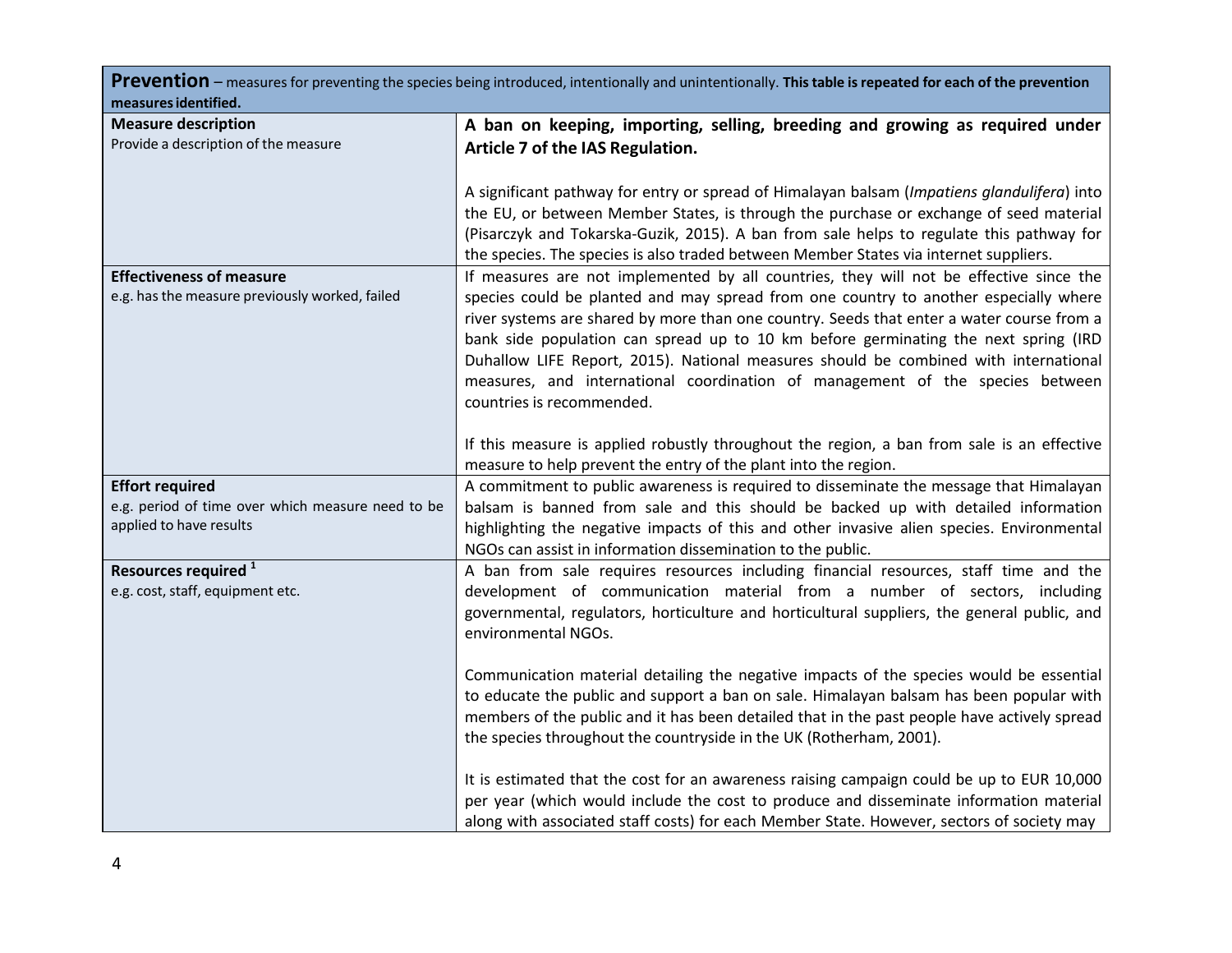|                                                       | bear some of these costs themselves.                                                                       |
|-------------------------------------------------------|------------------------------------------------------------------------------------------------------------|
| Side effects (incl. potential)                        | Potential side effects include a loss to the trade of Himalayan balsam. However, this is                   |
| i.e. positive or negative side effects of the measure | likely to be of minor impact to the trade. Most of the business in sales of Impatiens comes                |
| on public health, environment, non-targeted species,  | from the sale of just two species and their varieties, <i>I. walleriana</i> (Busy Lizzie) and <i>I.</i>    |
| etc.                                                  | hawkeri (the New Guinea hybrids) (Morgan, 2007). Lagging far behind these two species in                   |
|                                                       | the sheer numbers of varieties available are <i>I. balsamina</i> (the first <i>Impatiens</i> species to be |
|                                                       | cultivated as early as 200 years ago (Moran, 2007)).                                                       |
|                                                       |                                                                                                            |
|                                                       | The Royal Horticultural Society (RHS) (GB) list some 30 species of the genus Impatiens and                 |
|                                                       | 5 breeds: Impatiens glandulifera 'Red Wine', 'Mien Ruys', 'Pallidiflora', 'Candida' and 'Sugar             |
|                                                       | Peach'.<br>Additionally,<br>varieties<br>Loaf<br>38<br>on<br>its<br>plant<br>finder<br>website             |
|                                                       | (http://apps.rhs.org.uk/rhsplantfinder/). In addition, there are numerous suppliers of                     |
|                                                       | Impatiens seeds, though again most concentrate on the Busy Lizzie's and New Guinea                         |
|                                                       | hybrids.                                                                                                   |
| <b>Acceptability to stakeholders</b>                  | Any regulation of Himalayan balsam may be viewed negatively by some members of the                         |
| e.g. impacted economic activities, animal welfare     | public. The species has an extended flowering time compared to other European natives                      |
| considerations, public perception, etc.               | (Prowse and Goodridge, 2000), and coupled with high rates of sugar production, this plant                  |
|                                                       | is favoured by beekeepers (Showler, 1989; Starý and Tkalcu, 1998). Some members of the                     |
|                                                       | public find the plant an attractive addition to the European flora (Rotherham, 2001).                      |
|                                                       |                                                                                                            |
|                                                       | The recent decline in populations of bees (Feltwell, 2010; Blake et al., 2011) has further                 |
|                                                       | highlighted the potential use this species may have in supporting pollinating insects                      |
|                                                       | (Showler, 1989). It should be noted that there are studies that highlight the negative                     |
|                                                       | impact of increased pollinator visitations to Himalayan balsam compared to native plants.                  |
|                                                       | Chittka and Schürkens (2001) suggest that the species has the potential to decrease genetic                |
|                                                       | diversity in native plants as it lures pollinators away from natives. Apart from the suggested             |
|                                                       | benefits to Bombus populations, there are no other benefits of this species to the                         |
|                                                       | countryside, apart, of course, to the few that consider monocultures of the plant in flower                |
|                                                       | an attractive addition (Rotherham, 2001).                                                                  |
|                                                       |                                                                                                            |
|                                                       | Public awareness campaigns may highlight the risk of the species and prevent further                       |
|                                                       | spread of the species from existing populations.                                                           |
| Additional cost information <sup>1</sup>              | <b>Implementation cost for member States:</b>                                                              |
| When not already included above, or in the species    | Implementation costs for Member States are likely to be moderate.                                          |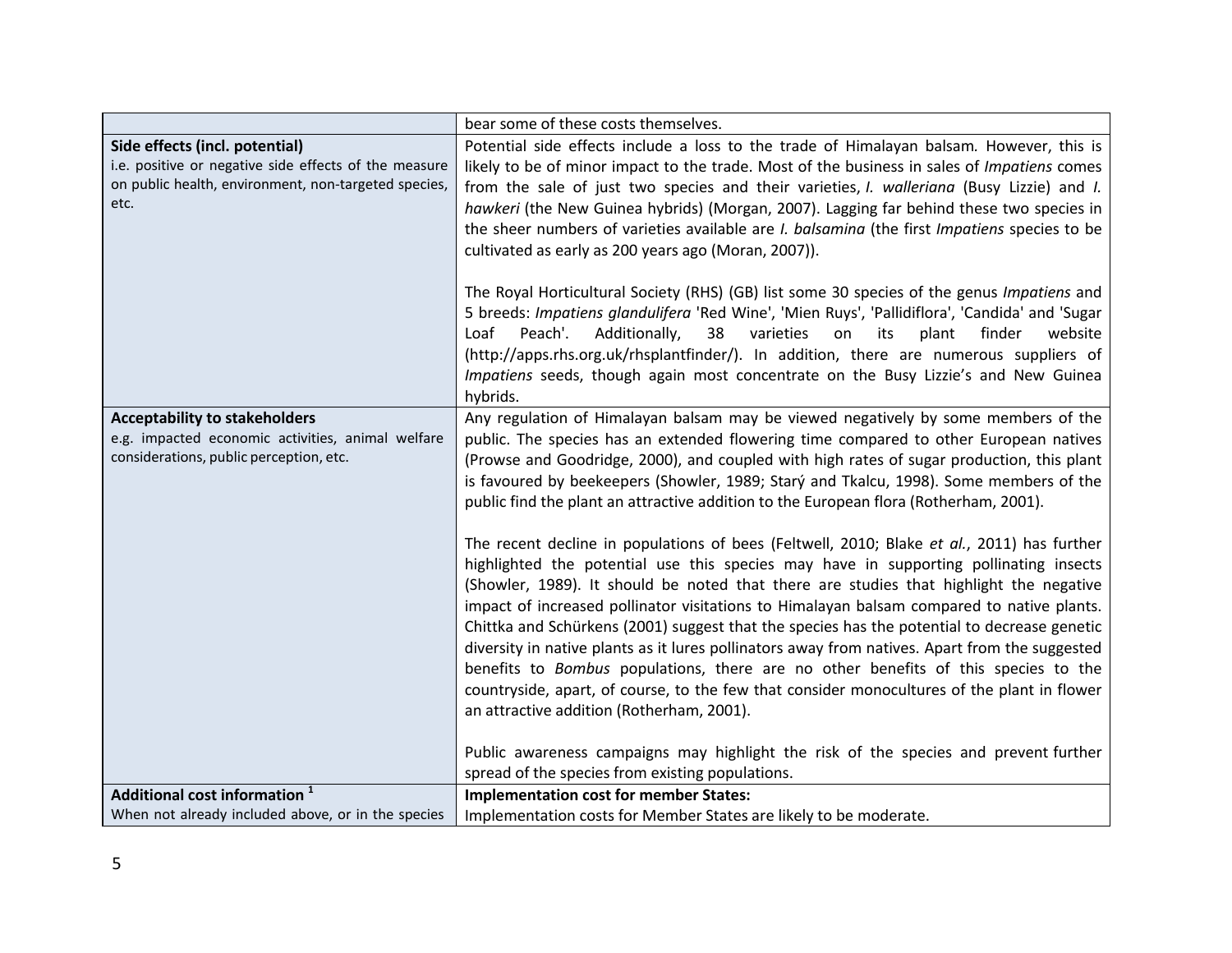| Risk Assessment.                        | Member States have to monitor and ensure stakeholders are following the ban and                |
|-----------------------------------------|------------------------------------------------------------------------------------------------|
| - implementation cost for Member States | therefore there will be some enforcement costs.                                                |
| - the cost of inaction                  |                                                                                                |
| - the cost-effectiveness                |                                                                                                |
| - the socio-economic aspects            | <b>Cost of inaction:</b>                                                                       |
|                                         | Economic figures of the impact of Himalayan balsam are high and may cost Member States         |
|                                         | up to, and over, EUR $1 - 1.5$ million in control costs per year (Williams et al., 2010). When |
|                                         | eradication is attempted on a national scale, costs have been estimated to be in the           |
|                                         | hundreds of millions for single Member States. In the UK it is estimated that eradication      |
|                                         | could cost between EUR174 -350 million (Environment Agency, 2003). In Switzerland,             |
|                                         | Gelpke and Weber (2005) estimated it would cost between CHF 2,183,500 and CHF                  |
|                                         |                                                                                                |
|                                         | 13,812,696 (EUR1.2 to EUR6.7 million) to eradicate 95% of the current population               |
|                                         | of Himalayan balsam in the Canton of Zürich alone.                                             |
|                                         |                                                                                                |
|                                         | Cost effectiveness of the measure:                                                             |
|                                         | A ban from sale is a cost-effective measure in the prevention of the species to new regions.   |
|                                         |                                                                                                |
|                                         | Socio-economic aspects:                                                                        |
|                                         | Negative socio-economic impacts would include a loss for the horticultural trade of            |
|                                         | Himalayan balsam. However, this is not likely to be significant as it is only seed that are    |
|                                         |                                                                                                |
|                                         | traded (pers. comm. Tanner, 2017). Positive socio-economic aspects include a reduction of      |
|                                         | the plant in natural areas, in particular areas of high conservation value.                    |
| Level of confidence <sup>2</sup>        | A high level of confidence has been given to the effectiveness of a ban from sale for          |
| See guidance section                    | Himalayan balsam. However, it should be noted that a lot of the trade for the species may      |
|                                         | be via the internet and this pathway will need monitoring and regulation.                      |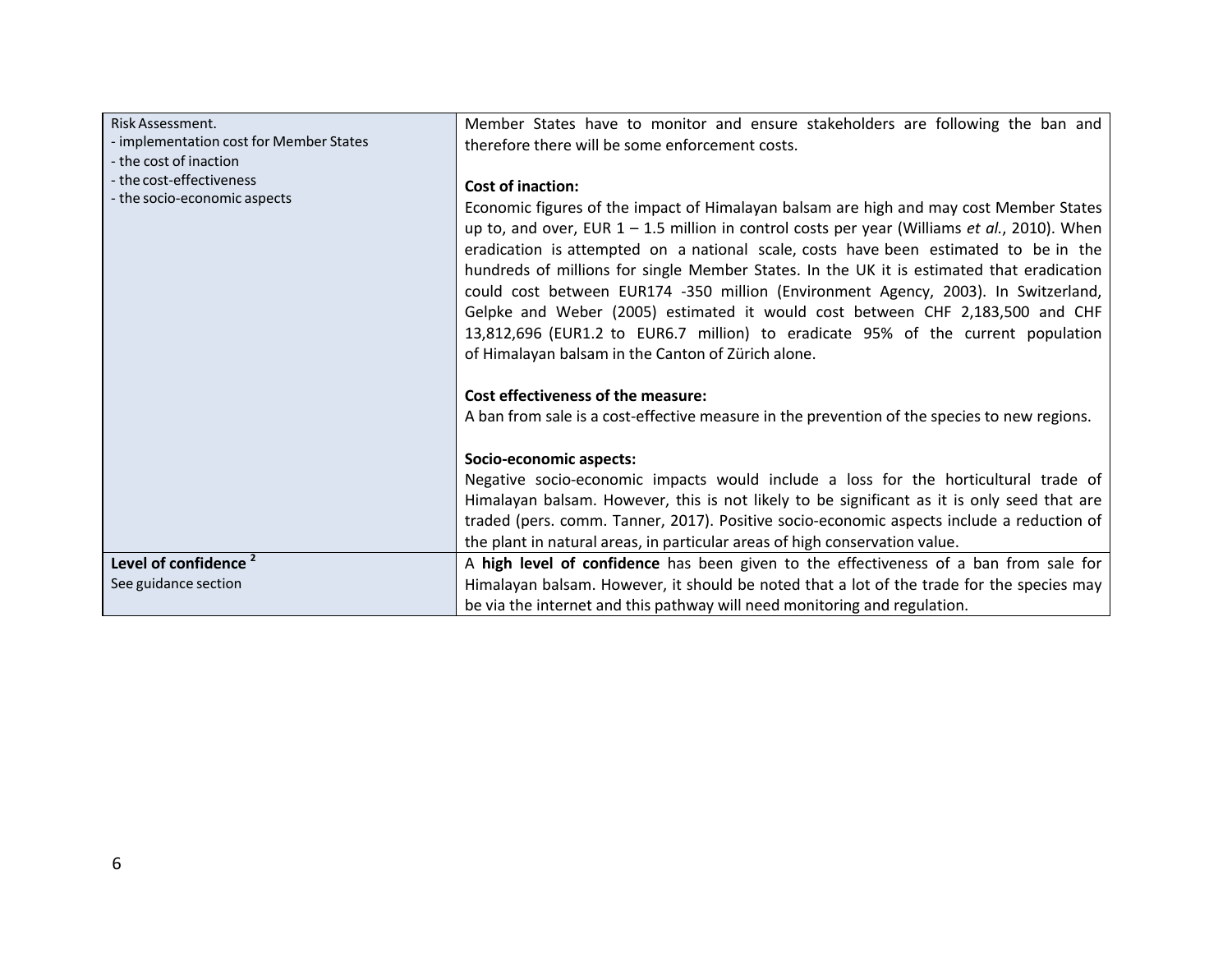| Prevention - measures for preventing the species being introduced, intentionally and unintentionally. This table is repeated for each of the prevention |                                                                                                                                                                                      |
|---------------------------------------------------------------------------------------------------------------------------------------------------------|--------------------------------------------------------------------------------------------------------------------------------------------------------------------------------------|
| measures identified.                                                                                                                                    |                                                                                                                                                                                      |
| <b>Measure description</b>                                                                                                                              | Phytosanitary inspections, in particular related to the movement of soil.                                                                                                            |
| Provide a description of the measure                                                                                                                    | Himalayan balsam has the potential to be introduced unintentionally as a contaminant. For                                                                                            |
|                                                                                                                                                         | example, CABI (2017) states: 'Transport of seed with topsoil is probable (Beerling and                                                                                               |
|                                                                                                                                                         | Perrins, 1993) but it is not clear, however, to what extent this has occurred in the                                                                                                 |
|                                                                                                                                                         | introduction or spread to new areas. The transport of seed with river gravel in trains was                                                                                           |
|                                                                                                                                                         | reported in Germany (Hartmann et al., 1995), as well as contamination of building rubbish                                                                                            |
|                                                                                                                                                         | transported to waste disposal sites'.                                                                                                                                                |
|                                                                                                                                                         |                                                                                                                                                                                      |
|                                                                                                                                                         | The author has observed the species growing in flower beds in new housing developments<br>in London, GB. It is likely that these plants are a result of the movement of contaminated |
|                                                                                                                                                         | soil.                                                                                                                                                                                |
|                                                                                                                                                         |                                                                                                                                                                                      |
|                                                                                                                                                         | Phytosanitary inspections along with associated phytosanitary measures can act to prevent                                                                                            |
|                                                                                                                                                         | the entry of the species in some commodities into specific countries/regions.                                                                                                        |
|                                                                                                                                                         |                                                                                                                                                                                      |
|                                                                                                                                                         | To prevent the movement of contaminated soil with Himalayan balsam seeds between EU                                                                                                  |
|                                                                                                                                                         | Member States, soil management plans, identification guides, factsheets, Codes of conduct                                                                                            |
|                                                                                                                                                         | should be referred too/developed.                                                                                                                                                    |
| <b>Effectiveness of measure</b>                                                                                                                         | Phytosanitary inspections can be implemented on commodities coming into the EU from                                                                                                  |
| e.g. has the measure previously worked, failed                                                                                                          | outside but the risk of Himalayan balsam seeds entering as a contaminant is low. The                                                                                                 |
|                                                                                                                                                         | author could not find any examples where seeds had been intercepted as a containment.                                                                                                |
|                                                                                                                                                         |                                                                                                                                                                                      |
|                                                                                                                                                         | It is however, very difficult to implement phytosanitary measures within the EU due to                                                                                               |
|                                                                                                                                                         | freedom of movement of commodities between countries.                                                                                                                                |
|                                                                                                                                                         | If measures are not implemented by all countries, they will not be effective since the                                                                                               |
|                                                                                                                                                         | species could spread from one country to another. National measures should be combined                                                                                               |
|                                                                                                                                                         | with international measures, and international coordination of management of the species                                                                                             |
|                                                                                                                                                         | between countries is recommended.                                                                                                                                                    |
| <b>Effort required</b>                                                                                                                                  | A significant amount of effort would be required to train inspectors in the identification of                                                                                        |
| e.g. period of time over which measure need to be                                                                                                       | seed material of Himalayan balsam. There may be the potential for eDNA technologies but                                                                                              |
| applied to have results                                                                                                                                 | these would need to be developed as there are no known projects currently researching                                                                                                |
|                                                                                                                                                         | this technology for the species. In addition, repeated effort would be needed to continually                                                                                         |
|                                                                                                                                                         | inspect consignments and commodities at risk.                                                                                                                                        |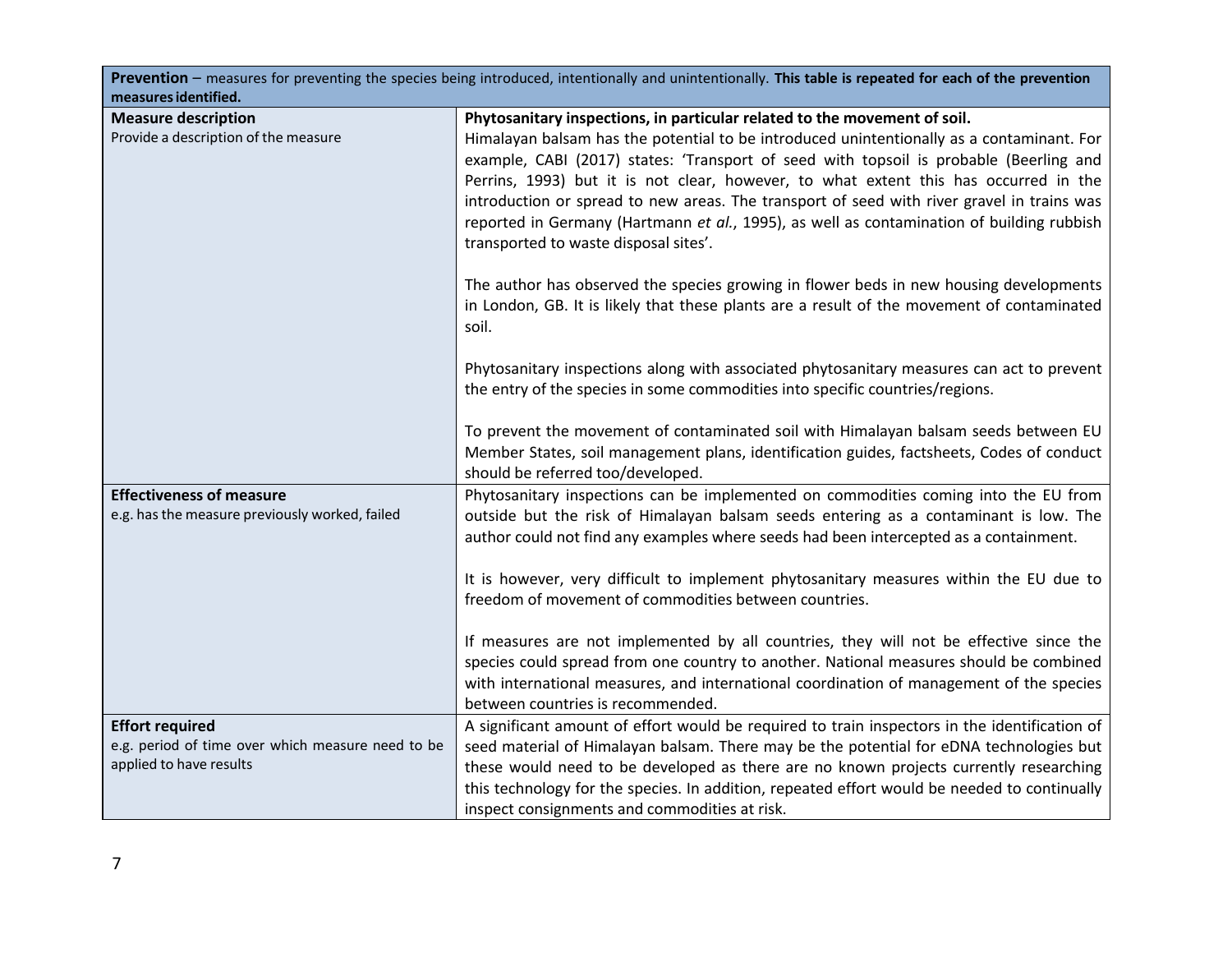| Early detection - Measures to run an effective surveil lance system for achieving an early detection of a new occurrence (cf. Article 16 of the IAS Regulation).                                                                                    |                                                                                                                                                                                                                                                                                                                                                                                                                                                                                                                                                                       |
|-----------------------------------------------------------------------------------------------------------------------------------------------------------------------------------------------------------------------------------------------------|-----------------------------------------------------------------------------------------------------------------------------------------------------------------------------------------------------------------------------------------------------------------------------------------------------------------------------------------------------------------------------------------------------------------------------------------------------------------------------------------------------------------------------------------------------------------------|
| This section assumes that the species is not currently resent in a Member State, or part of a Member State's territory. This table is repeated for each of the                                                                                      |                                                                                                                                                                                                                                                                                                                                                                                                                                                                                                                                                                       |
| early detection measures identified.                                                                                                                                                                                                                |                                                                                                                                                                                                                                                                                                                                                                                                                                                                                                                                                                       |
| Resources required <sup>1</sup><br>e.g. cost, staff, equipment etc.                                                                                                                                                                                 | To prevent the movement of contaminated soil with Himalayan balsam seeds between EU<br>Member States soil management plans, identification guides, factsheets, Codes of conduct<br>should be referred too/developed.<br>Resources required would include: staff time of an inspector and identification material for<br>seed identification.                                                                                                                                                                                                                          |
| Side effects (incl. potential)<br>i.e. positive or negative side effects of the<br>measure on public health, environment, non-<br>targeted species, etc.                                                                                            | Negative side effects: Increased effort is required to assess commodities at risk (e.g. top<br>soil).<br>Positive: Seeds of other invasive plants could be included in the measures and therefore<br>also intercepted and destroyed.                                                                                                                                                                                                                                                                                                                                  |
| <b>Acceptability to stakeholders</b><br>e.g. impacted economic activities, animal welfare<br>considerations, public perception, etc.                                                                                                                | See the same section in 'A ban on keeping, importing, selling, breeding and growing as<br>required under Article 7 of the IAS Regulation' table.                                                                                                                                                                                                                                                                                                                                                                                                                      |
| Additional cost information <sup>1</sup><br>When not already included above, or in the species<br>Risk Assessment.<br>- implementation cost for Member States<br>- the cost of inaction<br>- the cost-effectiveness<br>- the socio-economic aspects | <b>Implementation cost for member States:</b><br>Implementation costs for Member States is likely to be high as staff time from inspectors<br>would be required. Member States would be required to maintain monitoring over a long<br>period.<br><b>Cost of inaction:</b><br>See section in 'Prevention: 'A ban on keeping, importing, selling, breeding and growing as<br>required under Article 7 of the IAS Regulation' table.<br>Cost effectiveness of the measure:<br>Phytosanitary inspections are not likely to be cost effective.<br>Socio-economic aspects: |
|                                                                                                                                                                                                                                                     | None to detail                                                                                                                                                                                                                                                                                                                                                                                                                                                                                                                                                        |
| Level of confidence <sup>2</sup><br>See guidance section                                                                                                                                                                                            | A low to moderate rating of confidence has been assigned to phytosanitary inspection<br>mainly as it is largely an unknown to the extent on the volume of movement of seed<br>material as a contaminant from outside of the EU.                                                                                                                                                                                                                                                                                                                                       |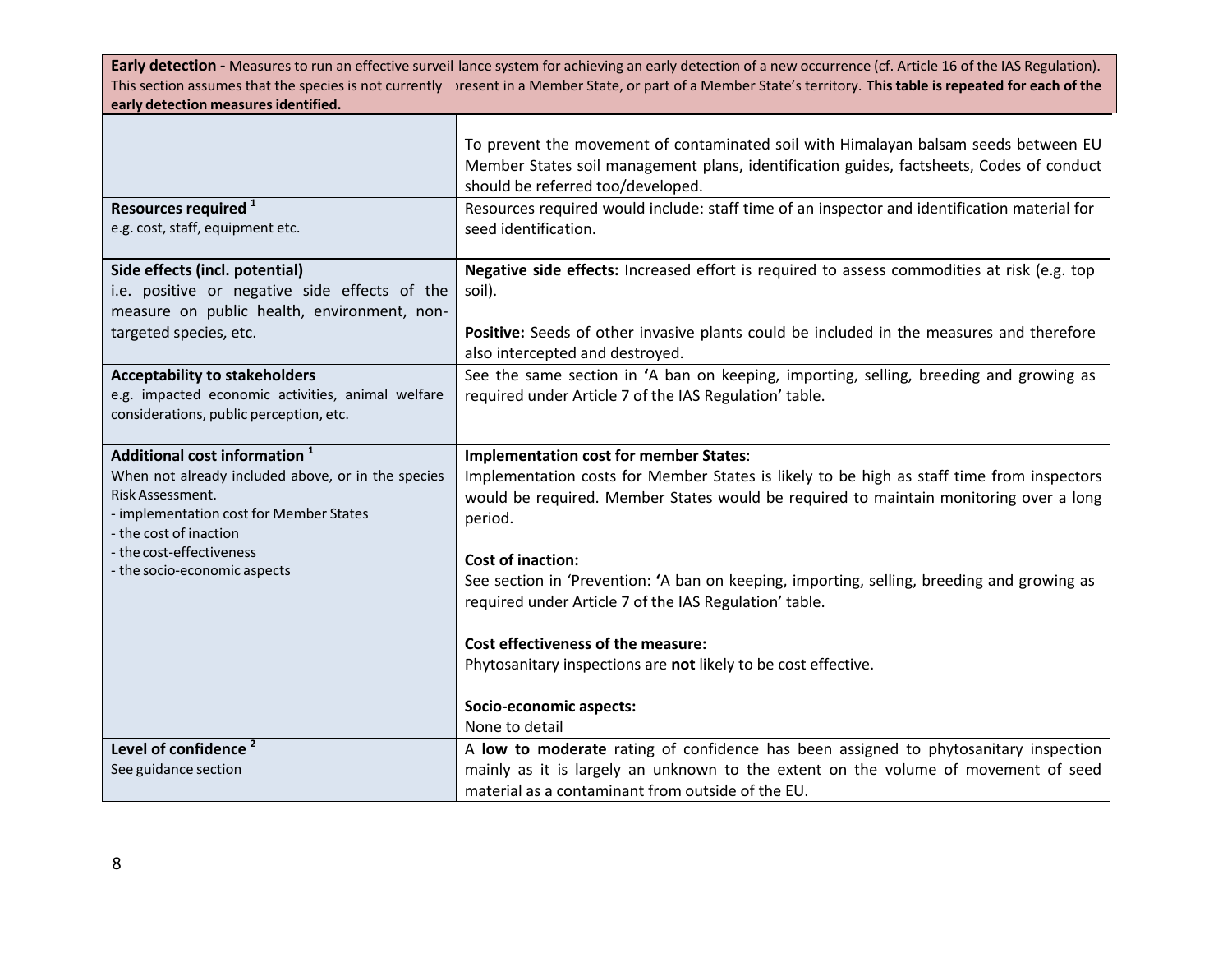| <b>Measure description</b>                        | Visual detection of existing populations                                                                                                                                                     |
|---------------------------------------------------|----------------------------------------------------------------------------------------------------------------------------------------------------------------------------------------------|
| Provide a description of the measure              |                                                                                                                                                                                              |
|                                                   | Visual detection of plants in the field is the only feasible early detection method for new                                                                                                  |
|                                                   | occurrences of Himalayan balsam. It is possible to identify the species in the field with very                                                                                               |
|                                                   | little training.                                                                                                                                                                             |
|                                                   |                                                                                                                                                                                              |
| <b>Effectiveness of measure</b>                   | The different stages of Himalayan balsam are relatively easy to identify. Readily available                                                                                                  |
| e.g. has the measure previously worked, failed    | field guides (for example Streeter et al., 2016) can be used to identify the species. It is                                                                                                  |
|                                                   | easiest to identify the plant when it is in flower.                                                                                                                                          |
|                                                   |                                                                                                                                                                                              |
|                                                   | Himalayan balsam is the tallest European annual, commonly attaining a height of 2 m                                                                                                          |
|                                                   | (Beerling and Perrins, 1993) and can even reach 3 m at maturity in deciduous woodland                                                                                                        |
|                                                   | (Andrews et al., 2005). The species is an attractive plant with erect hollow stems with a                                                                                                    |
|                                                   | reddish tinge. Leaves are arranged in whorls of 2-5, lanceolate and serrulate, flowers are a<br>variable in colour from purple-pink and occasionally almost white (Blamey et al., 2003), and |
|                                                   | are produced from June to October, long after most species have senesced.                                                                                                                    |
|                                                   |                                                                                                                                                                                              |
|                                                   | Visual detection is commonly utilised for recording Himalayan balsam in the field by                                                                                                         |
|                                                   | amateurs and professionals.                                                                                                                                                                  |
| <b>Effort required</b>                            | A significant network of stakeholders is required to monitor all potential habitats where                                                                                                    |
| e.g. period of time over which measure need to be | Himalayan balsam may occur though sites most at risk could be targeted in an initial                                                                                                         |
| applied to have results                           | monitoring programme, for example riparian sites.                                                                                                                                            |
|                                                   |                                                                                                                                                                                              |
|                                                   | The intensity of surveillance would be more extreme during the summer months from April                                                                                                      |
|                                                   | to June. If identified before flowering there is the opportunity to eradicate the population.                                                                                                |
|                                                   |                                                                                                                                                                                              |
|                                                   | If the plant has set seed and the pods have exploded and released the seed, the population                                                                                                   |
|                                                   | would need to be monitored and further control measures would be needed the following                                                                                                        |
|                                                   | season.                                                                                                                                                                                      |
| Resources required <sup>1</sup>                   | Resources would involve staff time, travel costs and health and safety measures. The staff                                                                                                   |
| e.g. cost, staff, equipment etc.                  | involved could come from government agencies and/or citizen scientists. Actual costs of a                                                                                                    |
|                                                   | monitoring programme will depend on the area surveyed.                                                                                                                                       |
| Side effects (incl. potential)                    | Negative None known Obtaining access to discrete areas of land may be problematic with                                                                                                       |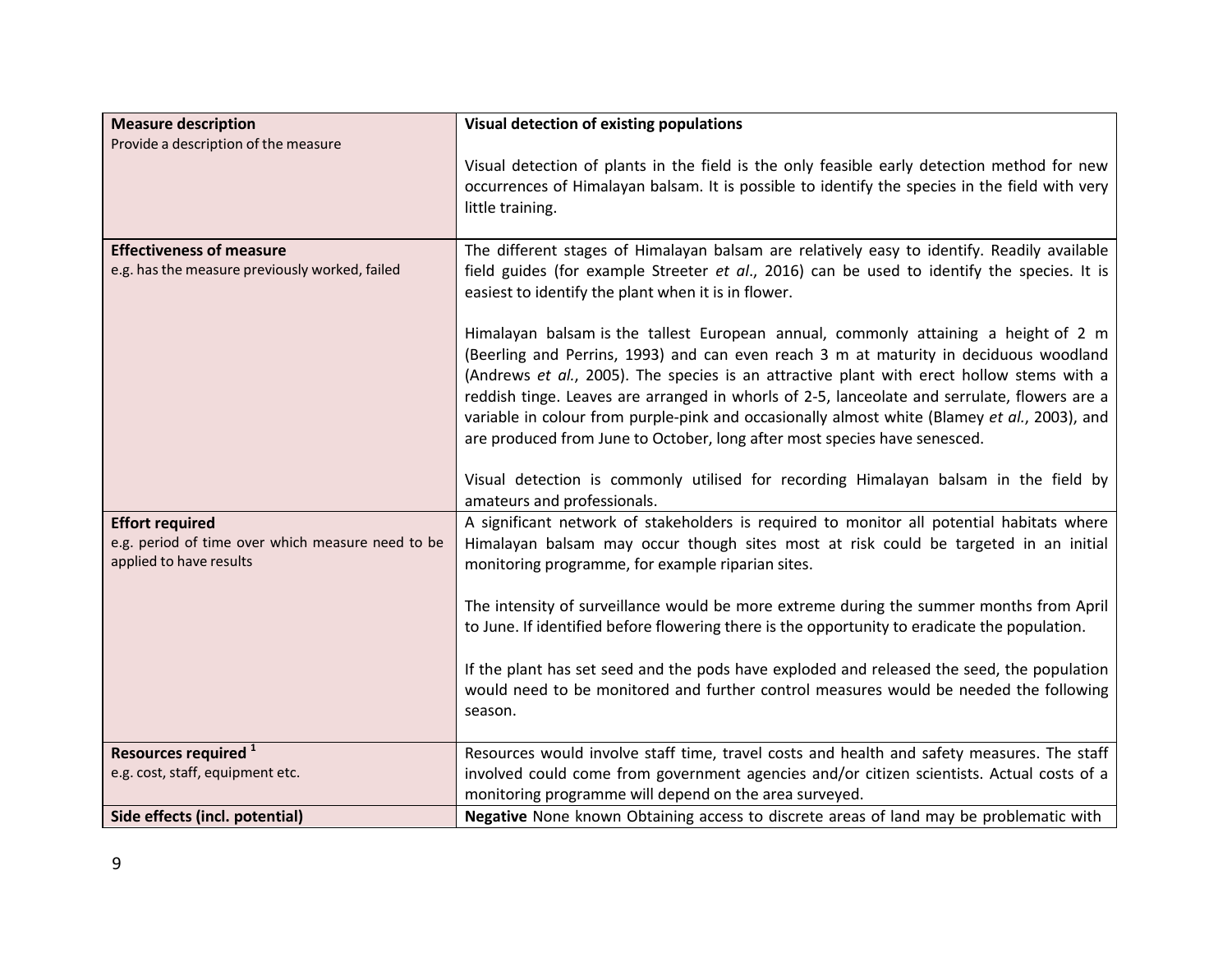| i.e. positive or negative side effects of the measure<br>on public health, environment, non-targeted species,<br>etc. | the division of land ownership. If the species is not controlled at a catchment scale, seeds of<br>remaining populations can become incorporated into the waterbody and spread to colonise |
|-----------------------------------------------------------------------------------------------------------------------|--------------------------------------------------------------------------------------------------------------------------------------------------------------------------------------------|
|                                                                                                                       | new areas.                                                                                                                                                                                 |
|                                                                                                                       | Positive Low environmental impact and low cost to implement.                                                                                                                               |
| <b>Acceptability to stakeholders</b>                                                                                  | The visual detection of Himalayan balsam is likely to be acceptable to stakeholders and no                                                                                                 |
| e.g. impacted economic activities, animal welfare                                                                     | significant impacts are envisaged. However, it should also be noted that stakeholders may                                                                                                  |
| considerations, public perception, etc.                                                                               | choose not to report findings to avoid associated management costs.                                                                                                                        |
| Additional cost information <sup>1</sup>                                                                              | <b>Implementation cost for member States:</b>                                                                                                                                              |
| When not already included above, or in the species                                                                    | Implementation costs will vary considerably based on the area needed to survey.                                                                                                            |
| Risk Assessment.<br>- implementation cost for Member States                                                           | Engagement with the local environmental NGOs and utilization of the volunteer network                                                                                                      |
| - the cost of inaction                                                                                                | can further reduce costs.                                                                                                                                                                  |
| - the cost-effectiveness                                                                                              | Some regional training workshops could be conducted to train stakeholders in identification,                                                                                               |
| - the socio-economic aspects                                                                                          | management and safety aspects, it is estimated that each training workshop may cost in the                                                                                                 |
|                                                                                                                       | region of EUR 3,000.                                                                                                                                                                       |
|                                                                                                                       | <b>Cost of inaction:</b>                                                                                                                                                                   |
|                                                                                                                       | See section in Prevention: 'A ban on keeping, importing, selling, breeding and growing as                                                                                                  |
|                                                                                                                       | required under Article 7 of the IAS Regulation' table.                                                                                                                                     |
|                                                                                                                       | Cost effectiveness of the measure                                                                                                                                                          |
|                                                                                                                       | This measure has the potential to be very cost effective if member States engage with local                                                                                                |
|                                                                                                                       | Wildlife Trusts or River Trusts and utilize their expertise. Regional funding should be made                                                                                               |
|                                                                                                                       | available to local NGOs to monitor all potential invasive alien plants. A proportion of the                                                                                                |
|                                                                                                                       | cost of two staff members (40% full time equivalent) plus consumables and travel is<br>estimated at EUR 60,000 per year.                                                                   |
|                                                                                                                       |                                                                                                                                                                                            |
|                                                                                                                       | Socio-economic aspects:                                                                                                                                                                    |
|                                                                                                                       | There are no socio-economic aspects to detail for this measure                                                                                                                             |
| Level of confidence <sup>2</sup>                                                                                      | A moderate rating of confidence has been given as although the species is relativity easy to                                                                                               |
| See guidance section                                                                                                  | identify in the field, the plant can be inconspicuous until it flowers late in the season (July $-$<br>September).                                                                         |
|                                                                                                                       |                                                                                                                                                                                            |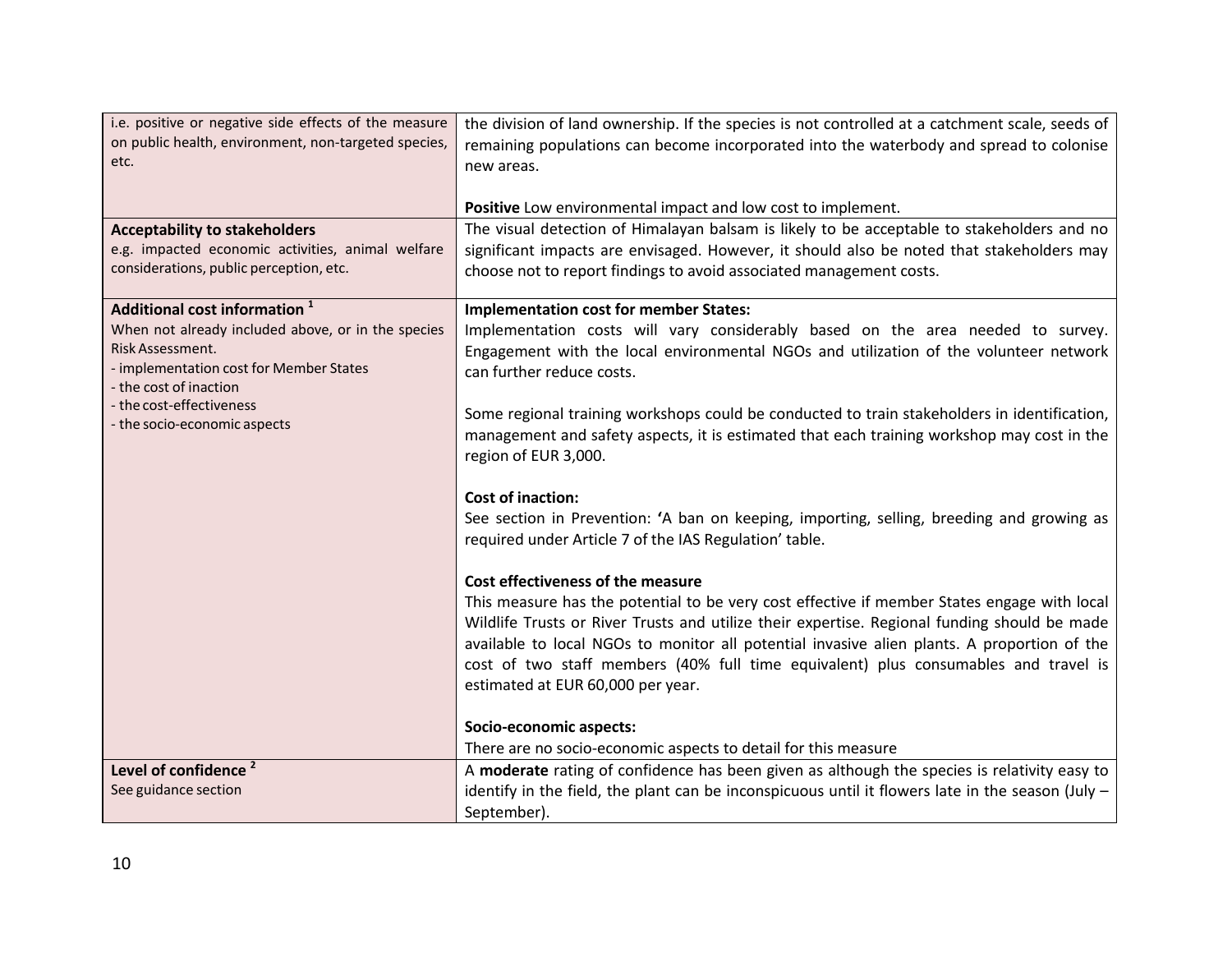Rapid eradication - Measures to achieve rapid eradication after an early detection of a new occurrence (cf. Article 17). This section assumes that the species is not currently present in a Member State, or part of a Member State's territory. **This table is repeated for each of the eradication measures identified.**

| <b>Measure description</b>                                                                             | <b>Manual and mechanical control</b>                                                                                                                                                                                                                                                                                                                                                                                                                  |
|--------------------------------------------------------------------------------------------------------|-------------------------------------------------------------------------------------------------------------------------------------------------------------------------------------------------------------------------------------------------------------------------------------------------------------------------------------------------------------------------------------------------------------------------------------------------------|
| Provide a description of the measure                                                                   | Mechanical and manual control can take the form of cutting using basic hand-held non-                                                                                                                                                                                                                                                                                                                                                                 |
|                                                                                                        | motorised utensils or motorised machinery such as mowers or strimmers. Larger agriculture                                                                                                                                                                                                                                                                                                                                                             |
|                                                                                                        | machinery may be used in more open habitats.                                                                                                                                                                                                                                                                                                                                                                                                          |
| <b>Effectiveness of measure</b><br>e.g. has the measure previously worked, failed                      | Discrete populations of Himalayan balsam can be eradicated using manual and mechanical<br>methods. IRD Duhallow LIFE Report (2015) details the effectiveness of manual control of a<br>catchment population over a three-year period, where almost 100 % of the population was<br>eradicated.                                                                                                                                                         |
|                                                                                                        | Complications can arise when the species is being controlled on a catchment scale as all<br>upstream populations will need to be controlled to avoid recolonization. It is also important to<br>note that many of our water bodies are connected and this facilitates the movement of seed<br>over long distances.                                                                                                                                    |
|                                                                                                        | Eradication measures should be promoted where feasible with a planned strategy to include<br>surveillance, containment, treatment and follow-up measures to assess the success of such<br>actions. Regional cooperation is essential to promote phytosanitary measures and information<br>exchange in identification and management methods. Eradication may only be feasible in the<br>initial stages of infestation, and this should be a priority. |
|                                                                                                        | A monitoring and surveillance programme, including early detection, should be initiated for<br>countries most prone to risk. National Plant Protection Organisations (NPPOs) should report any<br>findings.                                                                                                                                                                                                                                           |
| <b>Effort required</b><br>e.g. period of time over which measure need to<br>be applied to have results | There is a high level of variation of seed production between habitats and individuals (Willis and<br>Hulme, 2004), an individual plant can produce up to 2,500 seeds and propel the seeds up to five<br>metres from the parent plant. When Himalayan balsam forms monocultures this can equate to a<br>seed rain of 5,000-6,000 seeds $m-2$ (Beerling and Perrins, 1993).                                                                            |
|                                                                                                        | Manual control must be repeated over a number of seasons to ensure the seed bank is                                                                                                                                                                                                                                                                                                                                                                   |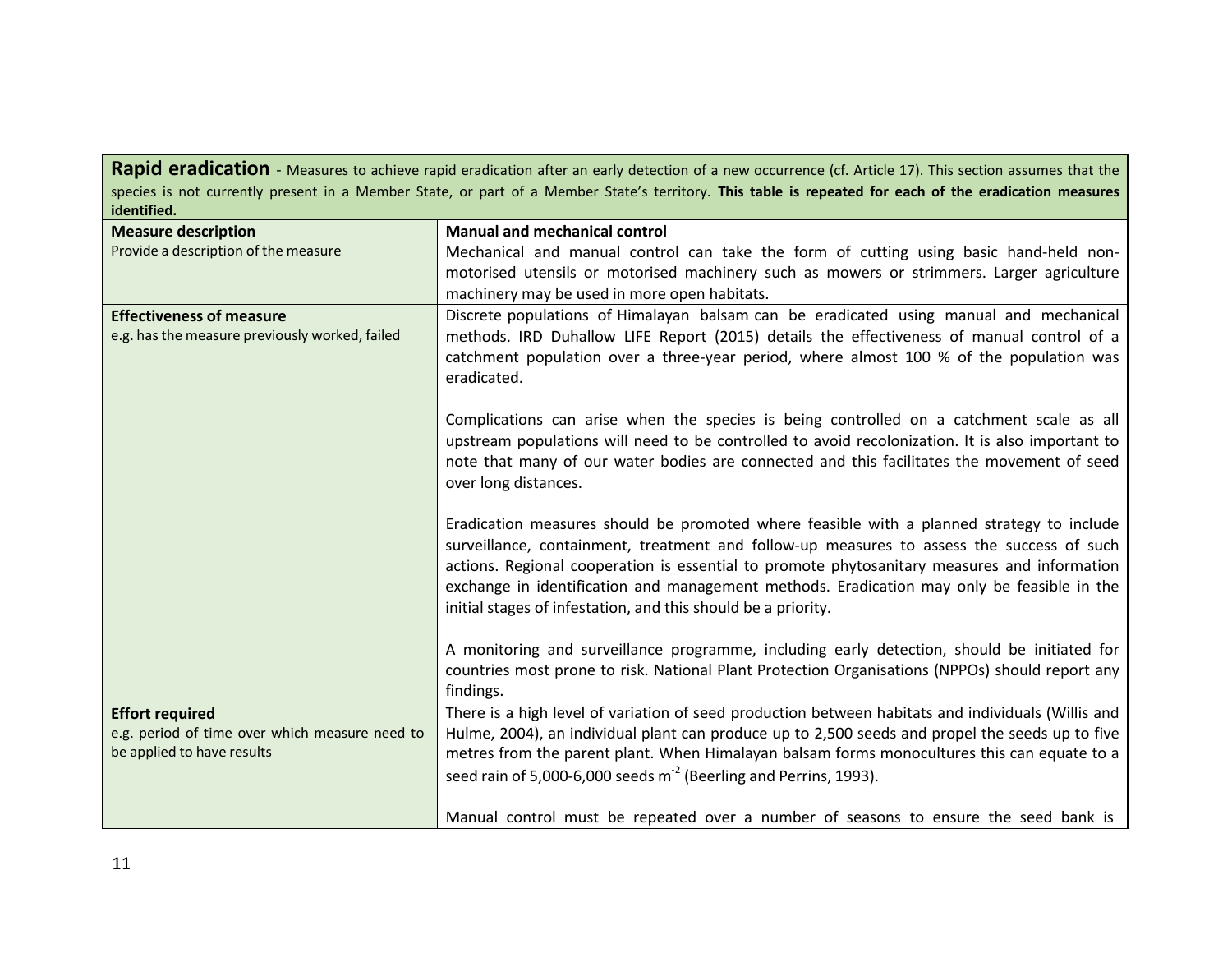|                                                                                                                                                                                                                     | exhausted. The seed bank is relatively short-lived persisting between 18 to 24 months (Beerlings<br>and Perrins, 1993), though seeds can remain viable for several years under artificial conditions                                                                                                                                                                                                                                                                                                                                                                                                                       |
|---------------------------------------------------------------------------------------------------------------------------------------------------------------------------------------------------------------------|----------------------------------------------------------------------------------------------------------------------------------------------------------------------------------------------------------------------------------------------------------------------------------------------------------------------------------------------------------------------------------------------------------------------------------------------------------------------------------------------------------------------------------------------------------------------------------------------------------------------------|
|                                                                                                                                                                                                                     | with germination being achieved following a period of cold stratification at $4^{\circ}$ C (Mumford,<br>1990). Thus, it is recommended that repeated visits to managed sites should be continued for at<br>least three years (Personal Communication, Tanner, 2017).                                                                                                                                                                                                                                                                                                                                                       |
| Resources required <sup>1</sup><br>e.g. cost, staff, equipment etc.                                                                                                                                                 | IRD Duhallow LIFE Report (2015) provide specific information on the economic cost of managing<br>Himalayan balsam where they state "Duhallow LIFE has spent to date (including personnel costs)<br>over EURO 200,000 on field work, control and eradication measures and associated reporting of<br>Himalayan Balsam in the Allow River Catchment. This does not include volunteers. The entire<br>Allow Catchment is 310.9 km <sup>2</sup> with the Dalua and Brogeen being the two major tributaries. Over<br>43 km of infested bank and drain along the Allow and Dalau rivers have been treated by hand<br>since 2011. |
|                                                                                                                                                                                                                     | It is important to note, that a constant effort is required year on year to ensure that additional<br>populations do not establish (IRD Duhallow LIFE Report, 2015).                                                                                                                                                                                                                                                                                                                                                                                                                                                       |
| Side effects (incl. potential)<br>i.e. positive or negative side effects of the<br>measure on public health, environment, non-<br>targeted species, etc.                                                            | Along riparian habitats (one of the major habitats for this species within the EU), mechanical<br>control measures can be effective for eradicating small stands, although it can leave banks bare<br>and without root systems to hold soil in place, thereby adding to the potential for erosion.<br>Additional costs would be associated if restoration attempts are implemented and these could<br>be up to EUR 11.6 $m^{2-1}$ (Tanner <i>et al.</i> , 2008; CABI, 2017).                                                                                                                                               |
| <b>Acceptability to stakeholders</b><br>e.g. impacted economic activities, animal welfare<br>considerations, public perception, etc.                                                                                | Any control of Himalayan balsam may be viewed negatively by some members of the public as<br>the plant is favoured by beekeepers (Showler, 1989; Starý and Tkalcu, 1998). However, manual<br>or mechanical control of the species would be more acceptable to stakeholders compared to<br>chemical control.                                                                                                                                                                                                                                                                                                                |
| Additional cost information <sup>1</sup><br>When not already included above, or in the<br>species Risk Assessment.<br>- implementation cost for Member States<br>- the cost of inaction<br>- the cost-effectiveness | <b>Implementation cost for Member States:</b><br>Implementation costs can be relatively low and engagement with the local environmental NGOs<br>and utilization of the volunteer network can further reduce costs. Control costs range from EUR<br>0.6 $m^{2-1}$ (for chemical application or manual control by strimming) to EUR 11.6 $m^{2-1}$ when habitat<br>restoration is included (Tanner et al., 2008; CABI, 2015).                                                                                                                                                                                                |
| - the socio-economic aspects                                                                                                                                                                                        | <b>Cost of inaction:</b><br>See section in Prevention: 'A ban on keeping, importing, selling, breeding and growing as<br>required under Article 7 of the IAS Regulation' table.                                                                                                                                                                                                                                                                                                                                                                                                                                            |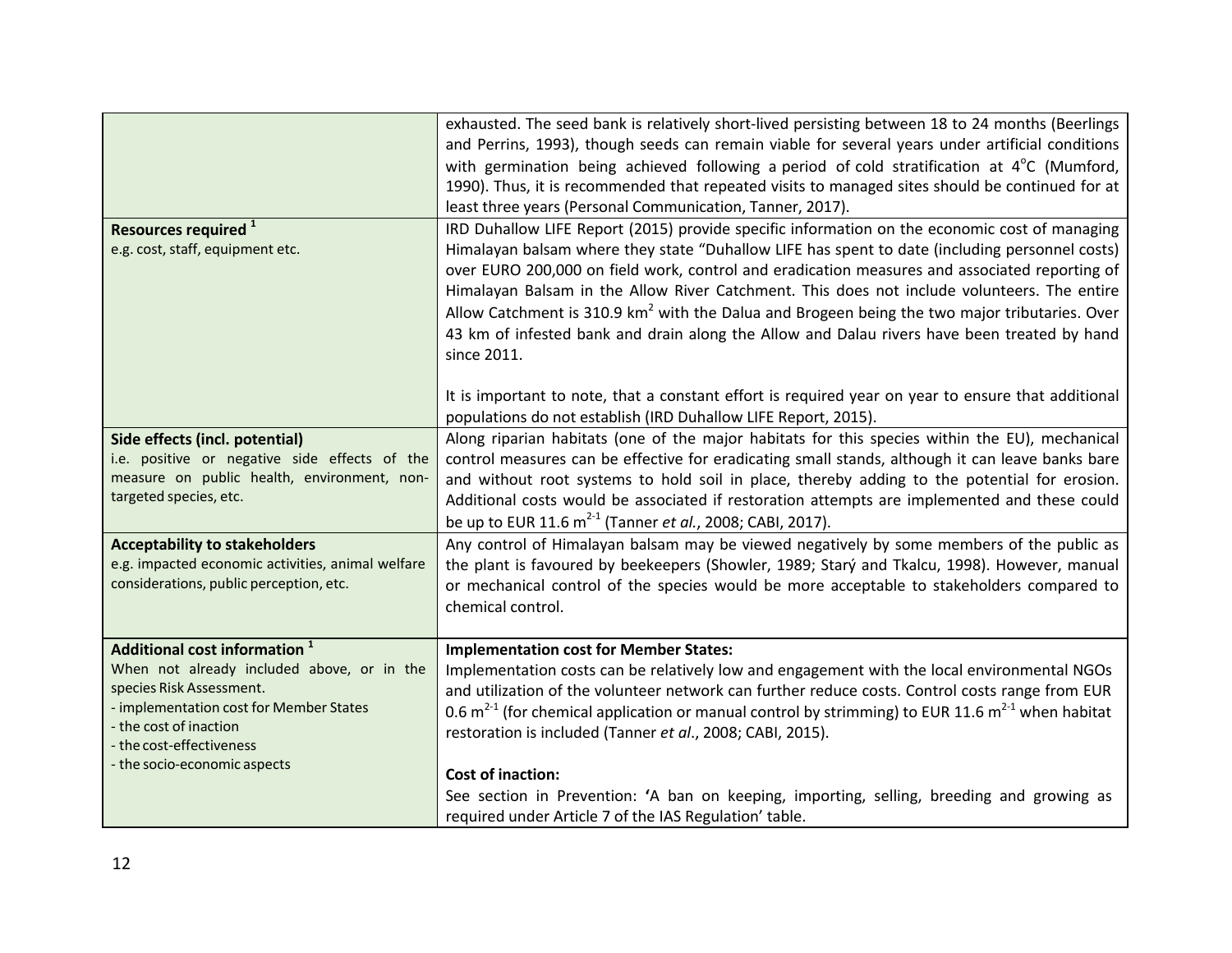|                                                          | Cost effectiveness of the measure:<br>Chemical control is cost effective when controlling small populations of the species.<br>Socio-economic aspects:<br>Socio-economic aspects could include a loss of revenue for beekeepers. Positive effects could<br>include uninvaded rivers thereby enhancing cultural services and recreation<br>activities.<br>Himalayan balsam can restrict access to waterbodies thus impacting on recreational activities<br>such as fishing. Angling tourism is worth 750 million EUR to the Irish economy alone (Pisarczyk<br>and Tokarska-Guzik, 2015). |
|----------------------------------------------------------|-----------------------------------------------------------------------------------------------------------------------------------------------------------------------------------------------------------------------------------------------------------------------------------------------------------------------------------------------------------------------------------------------------------------------------------------------------------------------------------------------------------------------------------------------------------------------------------------|
| Level of confidence <sup>2</sup><br>See guidance section | A high rating of confidence has been given to manual and mechanical control as these methods<br>have been shown to be effective. It should be highlighted however that this method would need<br>to be implemented on an annual basis and combined with visual inspection to ensure that<br>individual plants do not establish and set seed.                                                                                                                                                                                                                                            |

Rapid eradication - Measures to achieve rapid eradication after an early detection of a new occurrence (cf. Article 17). This section assumes that the species is not currently present in a Member State, or part of a Member State's territory. **This table is repeated for each of the eradication measures identified.**

| <b>Measure description</b>           | <b>Chemical control</b>                                                                     |
|--------------------------------------|---------------------------------------------------------------------------------------------|
| Provide a description of the measure | Both selective herbicides such as 2,4-D and triclopyr, and non-selective herbicides such as |
|                                      | glyphosate were found suitable in controlling Himalayan balsam (CABI, 2017). According to   |
|                                      | the locally applicable law, a permit may be required to use herbicides, in particular near  |
|                                      | water. It should be noted however, that chemical herbicides which were once widely          |
|                                      | available to control invasive non-native plants, such as Diquat, have now been banned in    |
|                                      | many European countries, and the scale of occurrence and rate of spread of some invasive    |
|                                      | riparian weeds, now present in Europe, demands for a catchment scale control approach       |
|                                      | which is often unachievable with traditional methods due mainly to the sheer scale of the   |
|                                      | infestation and logistics required to coordinate efforts at such large scales.              |
|                                      |                                                                                             |
|                                      | Note: EU/national/local legislation on the use of plant protection products and biocides    |
|                                      | needs to be respected.                                                                      |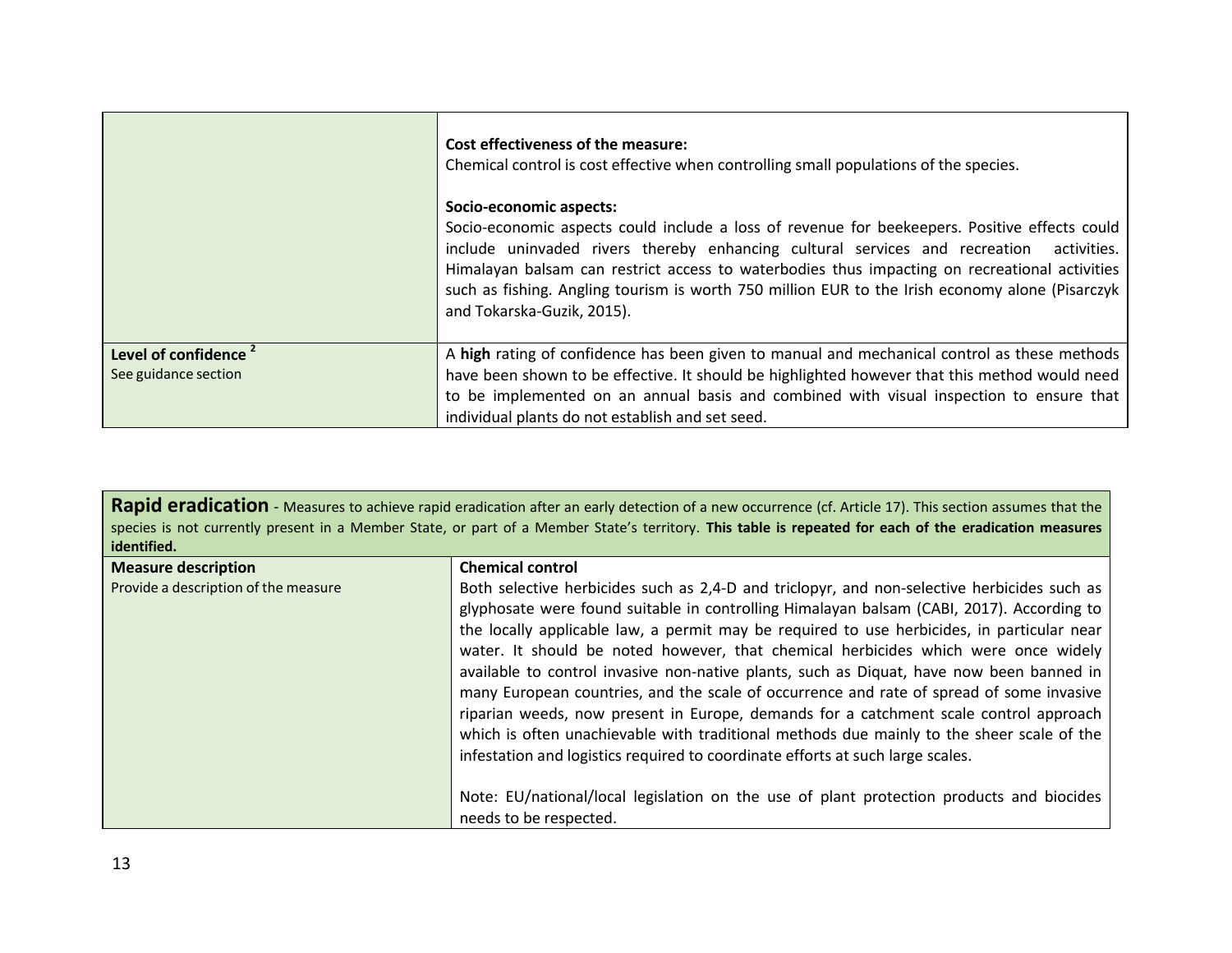| <b>Effectiveness of measure</b>                       | Himalayan balsam can be controlled by spraying the foliage with glyphosate (Kelly et al.,         |
|-------------------------------------------------------|---------------------------------------------------------------------------------------------------|
| e.g. has the measure previously worked, failed        | (2008). The specific herbicide used and the timescale needed to achieve eradication will          |
|                                                       | depend on factors such as the infestations proximity to watercourses and the local wildlife.      |
| <b>Effort required</b>                                | There is a high level of variation of seed production between habitats and individuals (Willis    |
| e.g. period of time over which measure need to be     | and Hulme, 2004), an individual plant can produce up to 2,500 seeds and propel the seeds          |
| applied to have results                               | up to 5 - 7 metres from the parent plant. When Himalayan balsam forms monocultures this           |
|                                                       | can equate to a seed rain of 5,000-6,000 seeds $m2$ (Beerling and Perrins, 1993).                 |
|                                                       |                                                                                                   |
|                                                       | Chemical control must be repeated over a number of seasons to ensure the seed bank is             |
|                                                       | exhausted. The seed bank is relatively short-lived persisting between 18 to 24 months             |
|                                                       | (Beerlings and Perrins, 1993), though seeds can remain viable for several years under             |
|                                                       | artificial conditions with germination being achieved following a period of stratification at     |
|                                                       | 4°C (Mumford, 1990). Thus, it is recommended that repeated visits to managed sites should         |
|                                                       | be continued for at least three years (Personal Communication, Tanner, 2017).                     |
| Resources required <sup>1</sup>                       | Resources are likely to be similar to that detailed in Rapid eradication: Resources Required.     |
| e.g. cost, staff, equipment etc.                      | However, additional costs would be needed for chemicals, equipment and transportation of          |
|                                                       | the equipment to infested sites. Resources would include equipment for example sprayer            |
|                                                       | backpack (EUR 150), staff time, travel costs, safety equipment. Repeated visits would be          |
|                                                       | needed over 2 or 3 seasons.                                                                       |
| Side effects (incl. potential)                        | Often there are restrictions on the chemical that can be used, if any, due to the sensitivity     |
| i.e. positive or negative side effects of the measure | of the invaded habitat. Non-target damage of native plants is a negative effect of this           |
| public health, environment, non-targeted<br>on        | control method. Glyphosate® application is effective against Himalayan balsam (Stensones          |
| species, etc.                                         | and Garnett, 1994) but will also kill other plants growing close by (1-2 m from the target        |
|                                                       | plant).                                                                                           |
| <b>Acceptability to stakeholders</b>                  | Chemical control may be viewed negatively by stakeholders due to potential non-target             |
| e.g. impacted economic activities, animal welfare     | damage. In addition, there will be many areas where chemical application is not allowed for       |
| considerations, public perception, etc.               | example in the near vicinity of standing water, e.g., along rivers, sites of scientific interest  |
|                                                       | and of conservation value, etc.                                                                   |
| Additional cost information <sup>1</sup>              | <b>Implementation cost for Member States</b>                                                      |
| When not already included above, or in the species    | Control costs range from EUR 0.6 $m^{2-1}$ (for chemical application or manual control by         |
| Risk Assessment.                                      | strimming) to EUR 11.6 $m^{2-1}$ when habitat restoration is included (Tanner et al., 2008; CABI, |
| - implementation cost for Member States               | $2015$ ).                                                                                         |
| - the cost of inaction                                |                                                                                                   |
| - the cost-effectiveness                              | <b>Cost of inaction:</b>                                                                          |
| - the socio-economic aspects                          |                                                                                                   |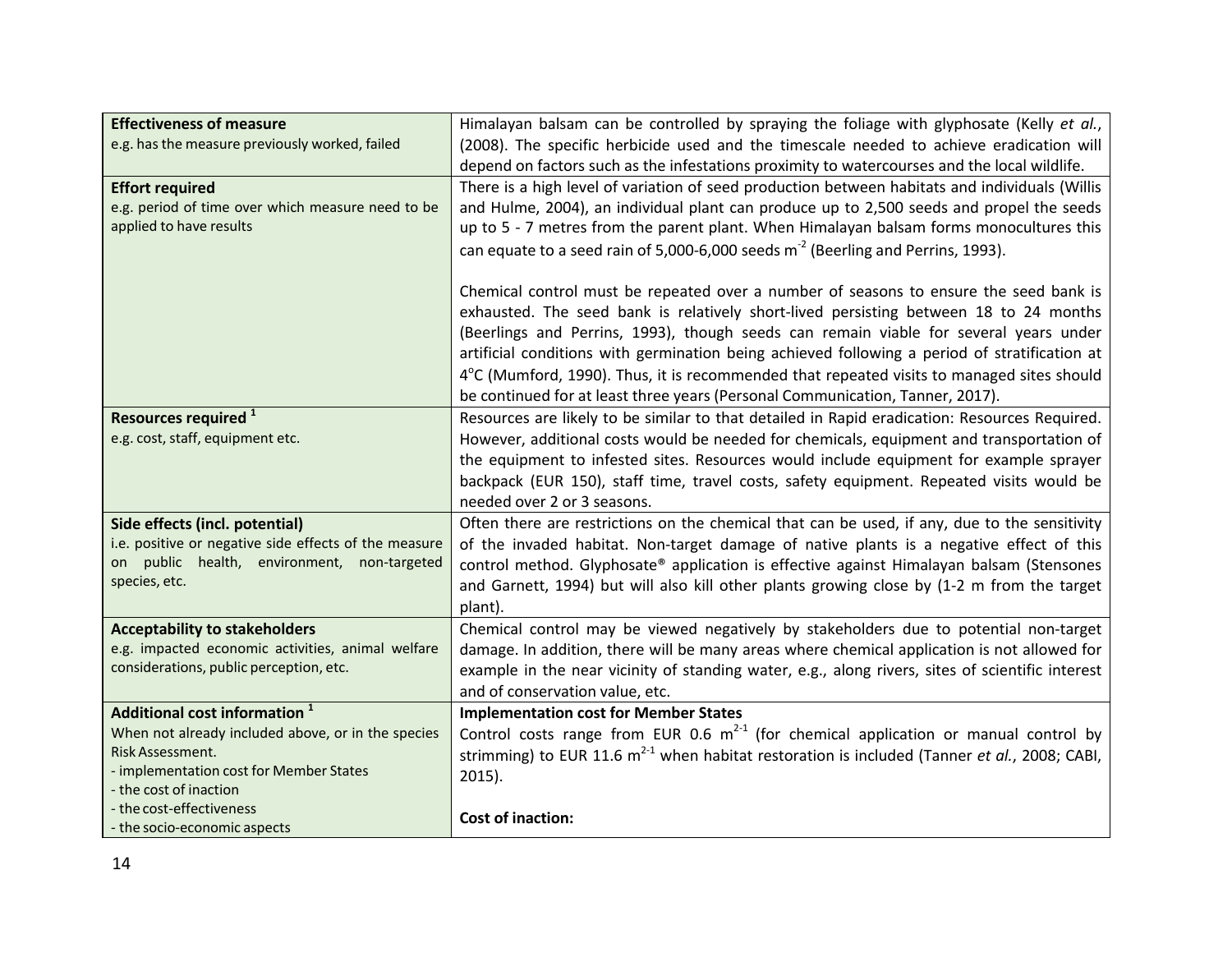|                                  | See section in Prevention: 'A ban on keeping, importing, selling, breeding and growing as<br>required under Article 7 of the IAS Regulation' table.                                                                                                                                                                                                           |
|----------------------------------|---------------------------------------------------------------------------------------------------------------------------------------------------------------------------------------------------------------------------------------------------------------------------------------------------------------------------------------------------------------|
|                                  | Cost effectiveness of the measure:<br>Chemical control can be used for high density large populations but the use of herbicides<br>near a watercourse is restricted. Although there are no detailed figures on the area most<br>suitable for chemical application, the author considers that control is achievable where the<br>population is below 5,000 m2. |
|                                  | Socio-economic aspects:                                                                                                                                                                                                                                                                                                                                       |
|                                  | See section in 'Rapid Eradication: Additional cost information section                                                                                                                                                                                                                                                                                        |
| Level of confidence <sup>2</sup> | A moderate level of confidence has been given for chemical control under rapid                                                                                                                                                                                                                                                                                |
| See guidance section             | eradication. This is because the use of chemicals in the environment is highly restricted                                                                                                                                                                                                                                                                     |
|                                  | especially in areas where Himalayan balsam is known to invade and flourish, e.g. riparian                                                                                                                                                                                                                                                                     |
|                                  | habitats.                                                                                                                                                                                                                                                                                                                                                     |

| <b>Management</b> - Measures to achieve management (cf. Article 19). This section assumes that the species is already established in a Member State, or |                                                                                                                                                                                                                                                                                                                                                                                                                                                                                                                                                                                                                                                                                                                                                                                                                               |
|---------------------------------------------------------------------------------------------------------------------------------------------------------|-------------------------------------------------------------------------------------------------------------------------------------------------------------------------------------------------------------------------------------------------------------------------------------------------------------------------------------------------------------------------------------------------------------------------------------------------------------------------------------------------------------------------------------------------------------------------------------------------------------------------------------------------------------------------------------------------------------------------------------------------------------------------------------------------------------------------------|
| part of a Member State's territory. This table is repeated for each of the management measures identified.                                              |                                                                                                                                                                                                                                                                                                                                                                                                                                                                                                                                                                                                                                                                                                                                                                                                                               |
| <b>Measure description</b><br>Provide a description of the measure                                                                                      | <b>Chemical control</b><br>Both selective herbicides such as 2,4-D and triclopyr, and non-selective herbicides such as<br>glyphosate are detailed as suitable in controlling Himalayan balsam (Kelly et al., 2008).<br>According to the locally applicable law, a permit may be required to use herbicides, in<br>particular near water bodies. It should be noted however, that chemicals which were once<br>widely available to control non-native invasive plants, such as Diquat <sup>*</sup> , have now been<br>banned in many European countries, and the scale of occurrence and rate of spread of<br>some invasive riparian weeds, now present in Europe, demands for a catchment scale<br>control approach which is often unachievable with traditional methods due mainly to the<br>sheer scale of the infestation. |
|                                                                                                                                                         | Note: EU/national/local legislation on the use of plant protection products and biocides<br>needs to be respected.                                                                                                                                                                                                                                                                                                                                                                                                                                                                                                                                                                                                                                                                                                            |
| <b>Effectiveness of measure</b>                                                                                                                         | The use of herbicides can be effective control measure for Himalayan balsam (Kelly et al.,                                                                                                                                                                                                                                                                                                                                                                                                                                                                                                                                                                                                                                                                                                                                    |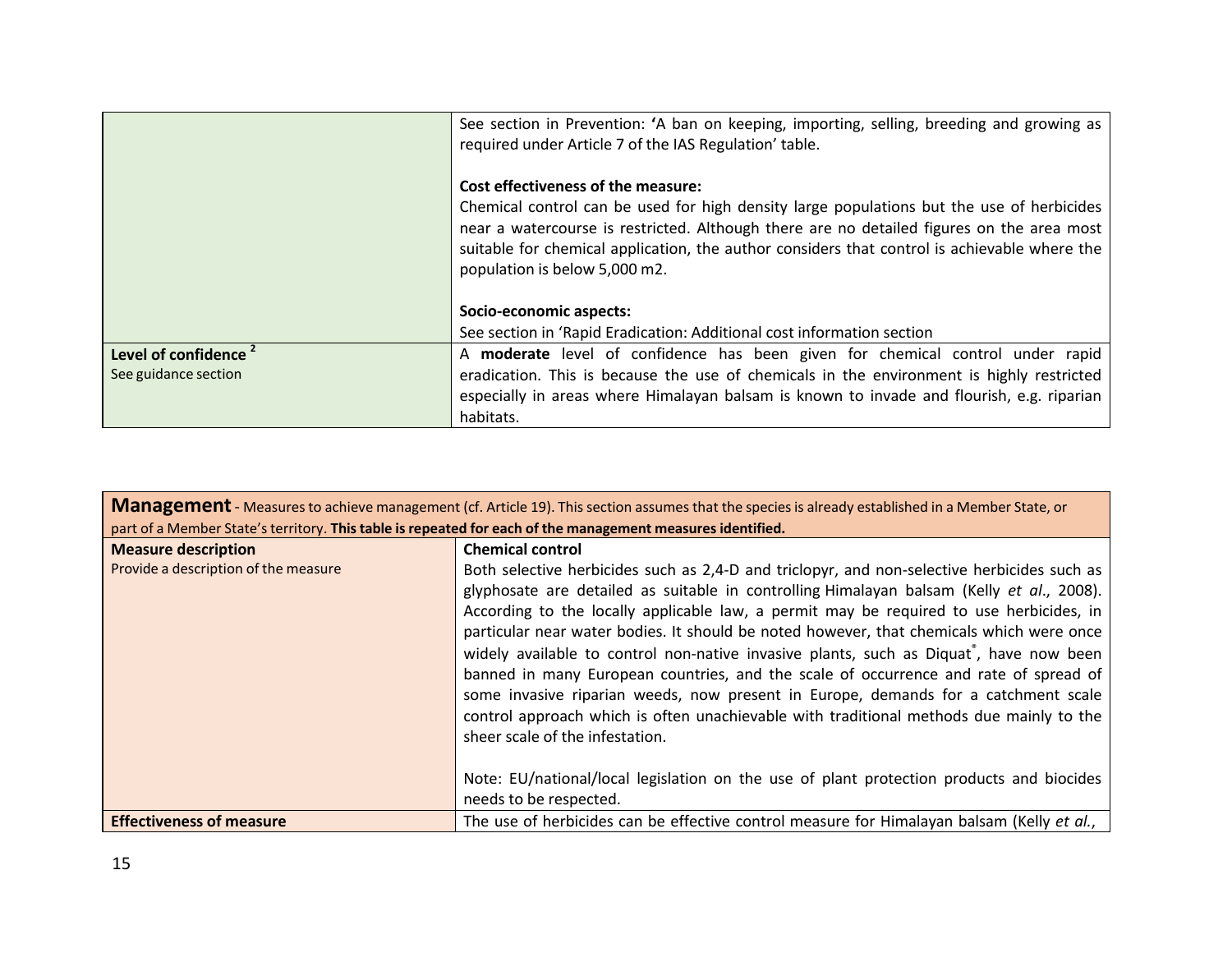| e.g. has the measure previously worked, failed | 2008). The specific herbicide used and the timescale needed to achieve eradication will<br>depend on factors such as the infestations proximity to watercourses and the local wildlife.                                                                                                                                                                                                                                                                                                                              |
|------------------------------------------------|----------------------------------------------------------------------------------------------------------------------------------------------------------------------------------------------------------------------------------------------------------------------------------------------------------------------------------------------------------------------------------------------------------------------------------------------------------------------------------------------------------------------|
|                                                |                                                                                                                                                                                                                                                                                                                                                                                                                                                                                                                      |
|                                                | The Dee-catchment partnership state 'Chemical control can be used for high density large<br>populations but the use of herbicides near a watercourse is restricted. Chemical control can<br>take up to two years to eradicate the plant (with additional monitoring following<br>this). Initial treatment should be carried out from May to early July, with follow-up visits to<br>flowers<br>late<br>(and<br>seeding)'<br>remove<br>prevent<br>any<br>(see<br>http://www.deepartnership.org/himalayan-balsam.asp). |
|                                                | Total eradication from an area may be impossible if neighbouring habitats harbour<br>populations (Wadsworth et al., 1997; Wadsworth et al., 2000). Where the species occurs<br>along a river system, a catchment-scale approach to control is the only realistic method to<br>control this species, however, such a concerted approach is often difficult with traditional<br>methods due to multiple land ownership along riparian systems and inaccessible habitats.                                               |
|                                                | The Wye Valley (2009) carried out trials of glyphosate application using three<br>concentrations: Compartment 1. 2 litres /hectare in 200 litres water, Compartment 3. 3<br>litres /hectare in 200 litres water and Compartment 5. 4 litres /hectare in 200 litres water.<br>All concentrations of Glyphosate appeared to work equally well (Wye Valley, 2009).                                                                                                                                                      |
|                                                | Additional benefits include (Shropshire Hills, 2014):                                                                                                                                                                                                                                                                                                                                                                                                                                                                |
|                                                | Control can be carried out well into the flowering season (June -July) but early<br>enough to prevent seeding with the aim of minimising regeneration                                                                                                                                                                                                                                                                                                                                                                |
|                                                | Can be used in areas which are otherwise hard to reach.<br>$\bullet$                                                                                                                                                                                                                                                                                                                                                                                                                                                 |
|                                                | Spray just needs to partly touch the plant as the chemical is systemic                                                                                                                                                                                                                                                                                                                                                                                                                                               |
|                                                | Small infestations can be controlled using a weed wiper                                                                                                                                                                                                                                                                                                                                                                                                                                                              |
|                                                | A long-lance sprayer may assist in the spraying of less accessible areas out of the<br>reach of conventional knapsack sprayers                                                                                                                                                                                                                                                                                                                                                                                       |
|                                                | Plant dies in situ; no collection needed                                                                                                                                                                                                                                                                                                                                                                                                                                                                             |
|                                                | Quick method of control                                                                                                                                                                                                                                                                                                                                                                                                                                                                                              |
|                                                | <b>Negatives:</b>                                                                                                                                                                                                                                                                                                                                                                                                                                                                                                    |
|                                                | • Only possible to be undertaken by those trained in knapsack sprayers (certification                                                                                                                                                                                                                                                                                                                                                                                                                                |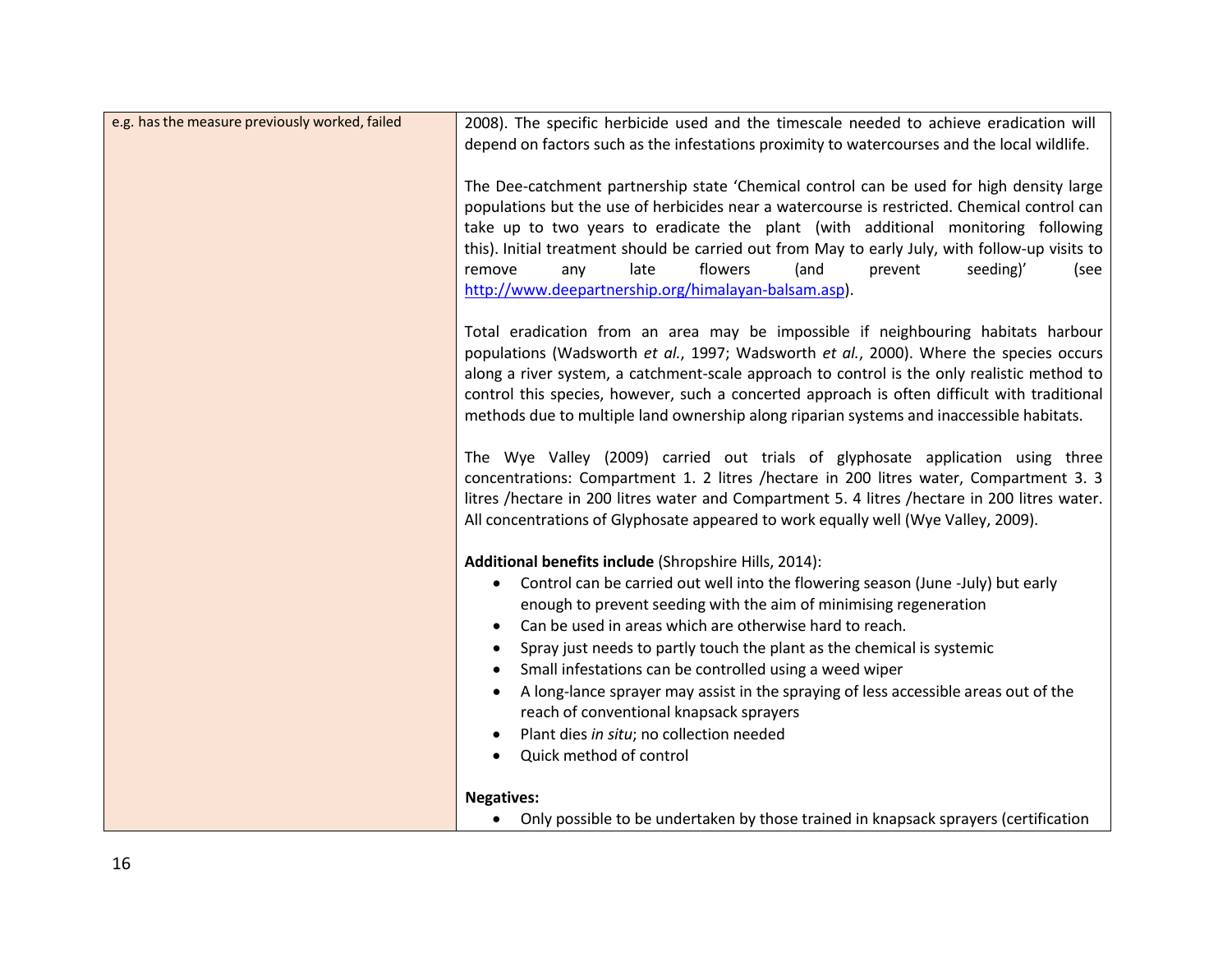|                                                                                                                                                         | required where not undertaken by owner of land)<br>Problematic in publicly accessible areas.<br>Operator error presents risk of missing some plants<br>Maximum recommended dosage by Monsanto for glyphosate unnecessarily high<br>and costly (2)<br>Collateral damage; all plants in vicinity affected where glyphosate used so<br>compounding problems of soil erosion during high river flows<br>Application reliant on weather conditions.<br>Significant restrictions on use.                                                                                                                                                                                                                                                                          |
|---------------------------------------------------------------------------------------------------------------------------------------------------------|-------------------------------------------------------------------------------------------------------------------------------------------------------------------------------------------------------------------------------------------------------------------------------------------------------------------------------------------------------------------------------------------------------------------------------------------------------------------------------------------------------------------------------------------------------------------------------------------------------------------------------------------------------------------------------------------------------------------------------------------------------------|
| <b>Effort required</b><br>e.g. period of time over which measure need to be<br>applied to have results                                                  | Repeated applications may be required over 2 or 3 seasons to exhaust the short-lived seed<br>bank. The seed bank is relatively short-lived persisting between 18 to 24 months (Beerlings<br>and Perrins, 1993), though seeds can remain viable for several years under artificial<br>conditions with germination being achieved following a period of stratification at 4 <sup>o</sup> C<br>(Mumford, 1990). Thus, it is recommended that repeated visits to managed sites should be<br>continued for at least three years (Personal Communication, Tanner, 2017).                                                                                                                                                                                          |
| Resources required <sup>1</sup><br>e.g. cost, staff, equipment etc.                                                                                     | Resources are likely to be similar to that detailed in Rapid eradication: Resources Required.<br>However, additional costs would be needed for chemicals, equipment and transportation<br>of the equipment to infested sites. Resources include: equipment for example sprayer<br>backpack (EUR 150), staff time, travel costs, safety equipment. Repeated visits would be<br>needed over 2 or 3 seasons.                                                                                                                                                                                                                                                                                                                                                   |
| Side effects (incl. potential)<br>i.e. positive or negative side effects of the measure<br>on public health, environment, non-targeted species,<br>etc. | Often there are restrictions on the chemical that can be used, if any, due to the sensitivity<br>of the invaded habitat. Non-target damage of native plants is a negative effect of this<br>control method (Wye Valley, 2009). Glyphosate® application is effective against Himalayan<br>balsam (Stensones and Garnett, 1994) but will also kill other plants in the near vicinity.                                                                                                                                                                                                                                                                                                                                                                         |
| <b>Acceptability to stakeholders</b><br>e.g. impacted economic activities, animal welfare<br>considerations, public perception, etc.                    | Any control of Himalayan balsam may be viewed negatively by some members of the<br>public. The species has an extended flowering time compared to other European natives<br>(Prowse and Goodridge, 2000), and coupled with high rates of sugar production, this plant<br>is favoured by beekeepers (Showler, 1989; Starý and Tkalcu, 1998). The recent decline in<br>the populations of bees (Feltwell, 2010; Blake et al., 2011) has further highlighted the<br>potential use this species may have in maintaining their populations (Showler, 1989). Apart<br>from the potential benefits to <i>Bombus</i> populations, there are no other benefits of this<br>species to the countryside, apart, of course, to the few that consider monocultures of the |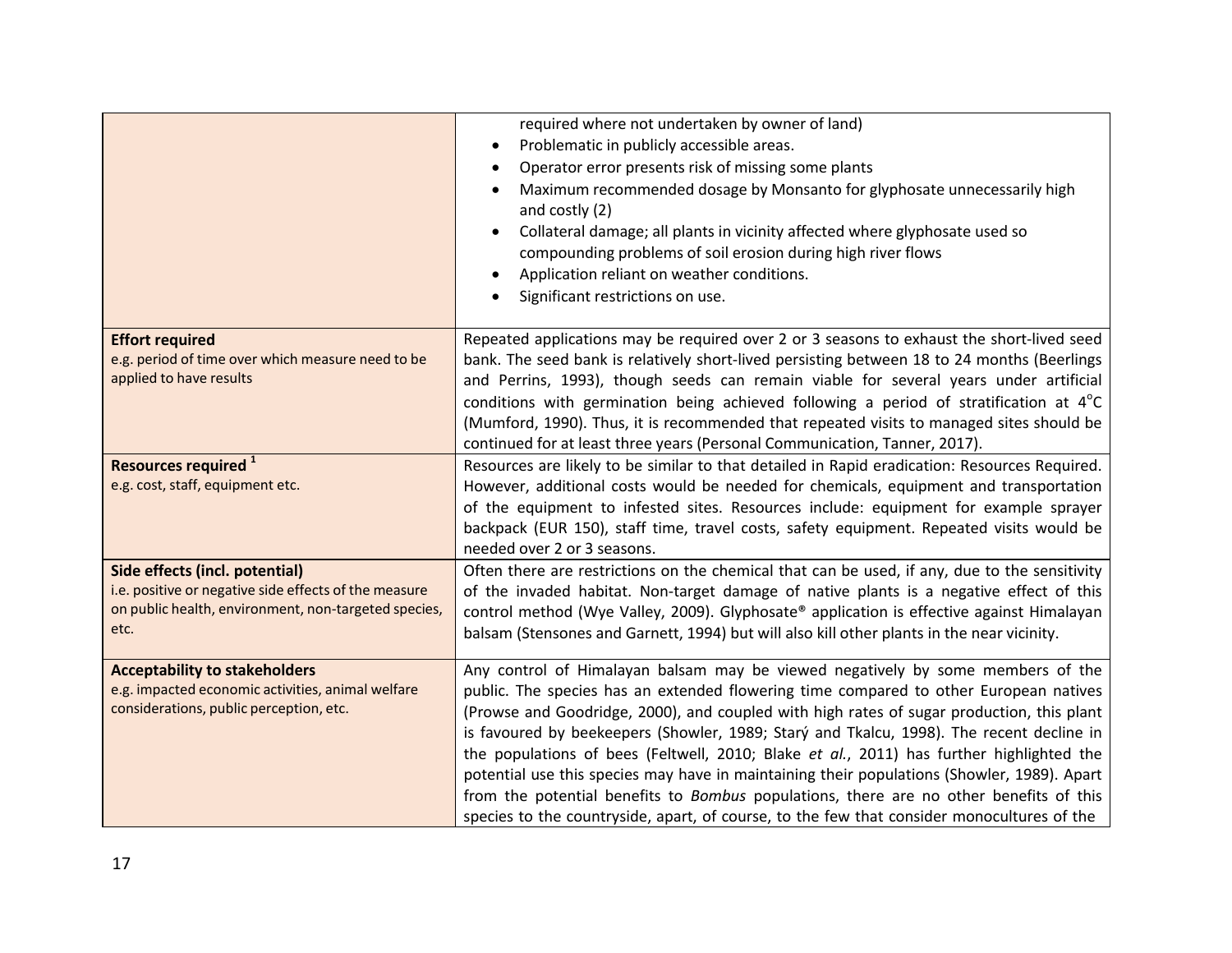|                                                    | plant in flower an attractive addition.                                                           |
|----------------------------------------------------|---------------------------------------------------------------------------------------------------|
|                                                    | Chemical control may be viewed negatively by stakeholders due to the non-target damage.           |
|                                                    | In addition, there will be many areas where chemical application is not allowed.                  |
| Additional cost information 1                      | <b>Implementation cost for member States:</b>                                                     |
| When not already included above, or in the species | Control costs range from EUR 0.6 $m^{2-1}$ (for chemical application or manual control by         |
| <b>Risk Assessment.</b>                            | strimming) to EUR 11.6 $m^{2-1}$ when habitat restoration is included (Tanner et al., 2008, CABI, |
| implementation cost for Member States              | $2017$ ).                                                                                         |
| - the cost of inaction<br>- the cost-effectiveness |                                                                                                   |
| - the socio-economic aspects                       | <b>Cost of inaction:</b>                                                                          |
|                                                    | See section in Prevention: 'A ban on keeping, importing, selling, breeding and growing as         |
|                                                    | required under Article 7 of the IAS Regulation' table.                                            |
|                                                    | <b>Cost effectiveness of the measure:</b>                                                         |
|                                                    |                                                                                                   |
|                                                    | Chemical control is cost effective when controlling small populations.                            |
|                                                    | Socio-economic aspects:                                                                           |
|                                                    |                                                                                                   |
|                                                    | See section in 'Rapid Eradication: Additional cost information section                            |
| Level of confidence <sup>2</sup>                   | A moderate level of confidence has been given for chemical control under management.              |
| See guidance section                               | This is because the use of chemicals in the environment is highly restricted especially in        |
|                                                    | areas where Himalayan balsam is known to invade, i.e. riparian habitats.                          |

Management - Measures to achieve management (cf. Article 19). This section assumes that the species is already established in a Member State, or part of a Member State's territory. **Thistable isrepeated for each of the management measures identified.**

| <b>Measure description</b>                     | <b>Mechanical control</b>                                                                     |
|------------------------------------------------|-----------------------------------------------------------------------------------------------|
| Provide a description of the measure           | Mechanical control can take the form of cutting using basic hand-held non-motorised utensils  |
|                                                | or motorised machinery such as mowers or strimmers. Larger agriculture machinery may be       |
|                                                | used in more open habitats.                                                                   |
| <b>Effectiveness of measure</b>                | Best results are achieved by applying mechanical control late in the season, i.e. when the    |
| e.g. has the measure previously worked, failed | plants are in flower or beginning to flower (Personal Communication, Tanner, 2017). Early     |
|                                                | cutting of the plants below the first node can control populations though this is labour      |
|                                                | intensive. In Germany, several mechanical methods have been tested (Hartmann et al.,          |
|                                                | 1995), and mowing with or without removal of the plant material, mulching or soil cultivation |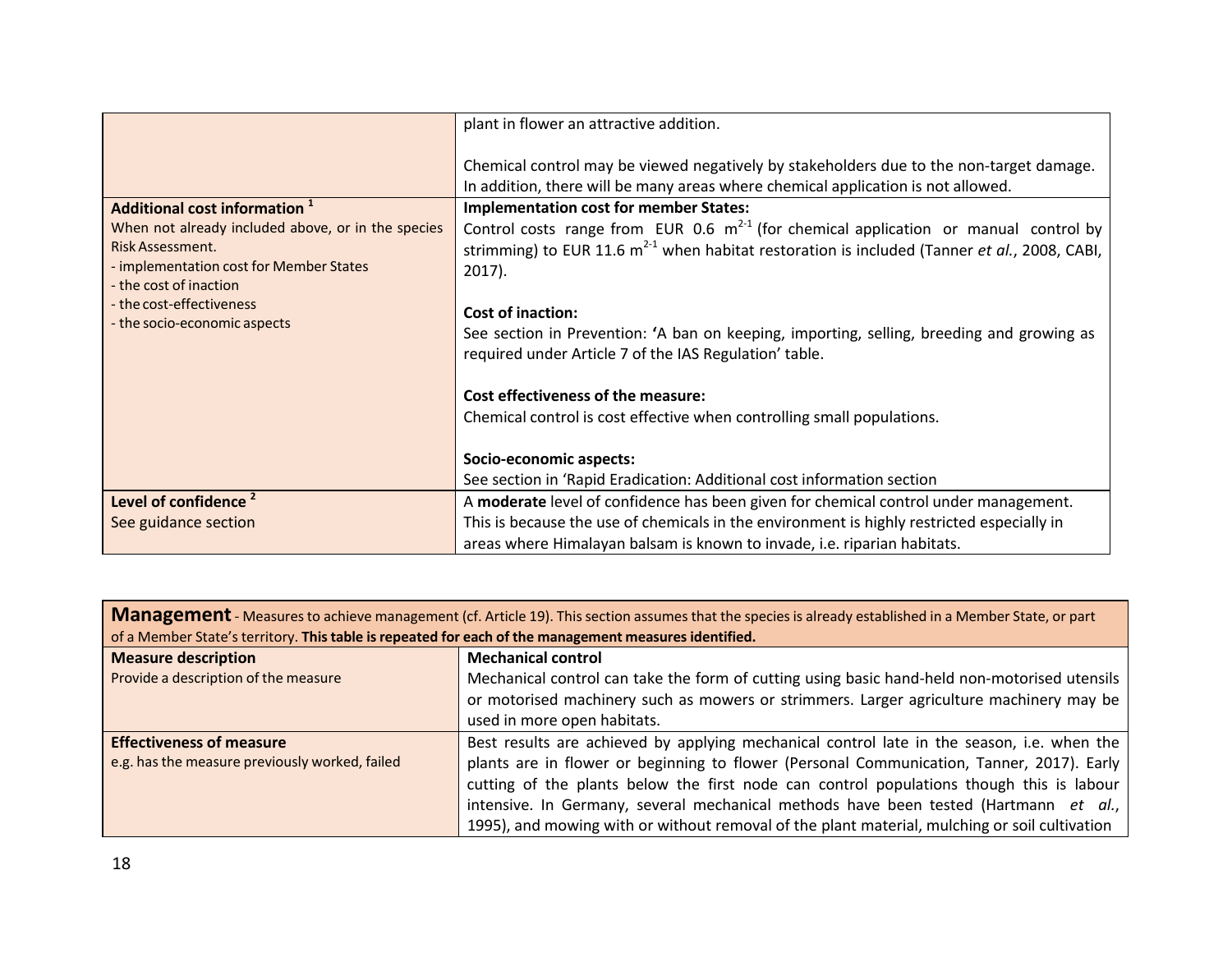|                                                                              | have all been successful. In larger stands and where soil conditions permit, agricultural<br>machinery may be used. Where the soil is wet and soft, heavy machinery will damage the soil<br>and provide open spaces ideal for re-establishment.                                                                     |
|------------------------------------------------------------------------------|---------------------------------------------------------------------------------------------------------------------------------------------------------------------------------------------------------------------------------------------------------------------------------------------------------------------|
|                                                                              | As an annual Himalayan balsam can be easily controlled compared to perennial invasive<br>plants. However, any control must aim at preventing the plants from setting seed.                                                                                                                                          |
|                                                                              | Mechanical control is effective for controlling large stands of the species (Kelly et al., 2008).                                                                                                                                                                                                                   |
|                                                                              | In smaller stands, hand-held brush cutters can be used and hand-pulling of the plants is also<br>feasible. In such cases, care has to be taken that pulled plants find no chance to re-grow<br>where they are deposited. For lasting success, the area should be monitored for re-growth.                           |
|                                                                              | Hand-pulling is effective for eradicating small stands although it can leave banks bare and<br>without root systems to hold soil in place, thereby adding to the potential for erosion.                                                                                                                             |
|                                                                              | However, cutting or spraying must be carefully timed, in June, to incorporate all plants at<br>various growth stages and to prevent seed set (Prach, 1994). Cutting should sever the plant<br>below the lowest node, preventing future seed set (Howell, 2002).                                                     |
|                                                                              | Total eradication from an area may be impossible if neighbouring habitats harbour<br>populations (Wadsworth et al., 1997; Wadsworth et al., 2000).                                                                                                                                                                  |
|                                                                              | Where the species occurs along a river system, a catchment-scale approach to control is the<br>only realistic method to control this species, however, such a concerted approach is often<br>difficult with traditional methods due to multiple land ownership along riparian systems and<br>inaccessible habitats. |
| <b>Effort required</b>                                                       | Repeated control may be required over 2 or 3 seasons to exhaust the short-lived seed bank.                                                                                                                                                                                                                          |
| e.g. period of time over which measure need to be<br>applied to have results | The seed bank is relatively short lived persisting between 18 to 24 months (Beerlings and<br>Perrins, 1993), though seeds can remain viable for several years under artificial conditions                                                                                                                           |
|                                                                              | with germination being achieved following a period of stratification at $4^{\circ}$ C (Mumford, 1990).                                                                                                                                                                                                              |
|                                                                              | Thus, it is recommended that repeated visits to managed sites should be continued for at                                                                                                                                                                                                                            |
|                                                                              | least three years (Personal Communication, Tanner).                                                                                                                                                                                                                                                                 |
| Resources required <sup>1</sup>                                              | Resources are likely to be similar to that detailed in Rapid eradication: Resources Required.                                                                                                                                                                                                                       |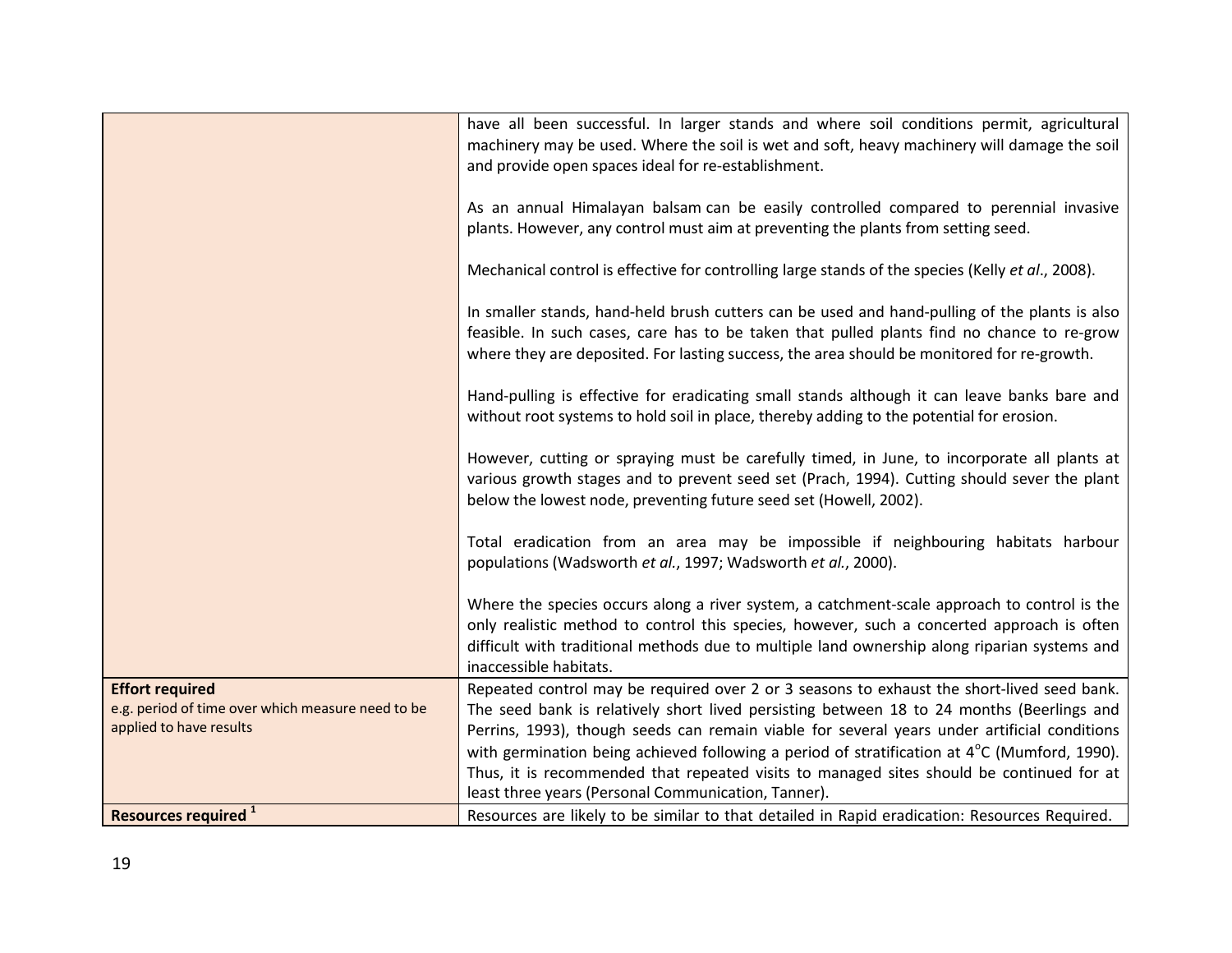| e.g. cost, staff, equipment etc.                                                                                                                                                                                                                    | However, additional costs would be needed for equipment and transportation of the<br>equipment to infested sites. Resources required include strimmers (EUR 150 each), staff time,<br>travel costs, safety equipment. Repeated visits would be needed over 2 or 3 seasons.                                                                                                                                                                                                                                                                                                                                                                                                                                                                                                                     |
|-----------------------------------------------------------------------------------------------------------------------------------------------------------------------------------------------------------------------------------------------------|------------------------------------------------------------------------------------------------------------------------------------------------------------------------------------------------------------------------------------------------------------------------------------------------------------------------------------------------------------------------------------------------------------------------------------------------------------------------------------------------------------------------------------------------------------------------------------------------------------------------------------------------------------------------------------------------------------------------------------------------------------------------------------------------|
| Side effects (incl. potential)<br>i.e. positive or negative side effects of the measure<br>on public health, environment, non-targeted species,<br>etc.                                                                                             | Along riparian habitats (one of the major habitats for this species within the EU), mechanical<br>control measures can be effective for eradicating small stands, although it can leave banks<br>bare and without root systems to hold soil in place, thereby adding to the potential for<br>erosion (Tanner and Gange, 2013).                                                                                                                                                                                                                                                                                                                                                                                                                                                                 |
| <b>Acceptability to stakeholders</b><br>e.g. impacted economic activities, animal welfare<br>considerations, public perception, etc.                                                                                                                | Any control of Himalayan balsam may be viewed negatively by some members of the public.<br>The species has an extended flowering time compared to other European native species<br>(Prowse and Goodridge, 2000), and coupled with high rates of sugar production, this plant is<br>favoured by beekeepers (Showler, 1989; Starý and Tkalcu, 1998)). The recent decline in the<br>populations of bees, (Feltwell, 2010; Blake et al., 2011) has further highlighted the potential<br>use this species may have in maintaining their populations (Showler, 1989). Apart from the<br>benefits to Bombus populations, there are no other benefits of this species to the<br>countryside, apart, of course, to the few that consider monocultures of the plant in flower an<br>attractive addition. |
| Additional cost information <sup>1</sup><br>When not already included above, or in the species<br>Risk Assessment.<br>- implementation cost for Member States<br>- the cost of inaction<br>- the cost-effectiveness<br>- the socio-economic aspects | <b>Implementation cost for member States:</b><br>Control costs range from EUR 0.6 m-1 (for chemical application or manual control by<br>strimming) to EUR 11.6 m-1 when habitat restoration is included (Tanner et al., 2008, CABI,<br>$2015$ ).<br>Implementation costs will be relatively low and engagement with the local wildlife Trusts or<br>river Trusts and utilization of the volunteer network can further reduce costs.<br>Some regional training workshops could be conducted to train stakeholders in identification,<br>management and safety aspects where each training workshop may cost in the region of EUR<br>3000.                                                                                                                                                       |
|                                                                                                                                                                                                                                                     | <b>Cost of inaction:</b><br>See section in Prevention: 'A ban on keeping, importing, selling, breeding and growing as<br>required under Article 7 of the IAS Regulation' table.                                                                                                                                                                                                                                                                                                                                                                                                                                                                                                                                                                                                                |
|                                                                                                                                                                                                                                                     | <b>Cost effectiveness of the measure:</b><br>Mechanical control is a cost-effective method for controlling Himalayan balsam especially<br>when NGOs are utilised.                                                                                                                                                                                                                                                                                                                                                                                                                                                                                                                                                                                                                              |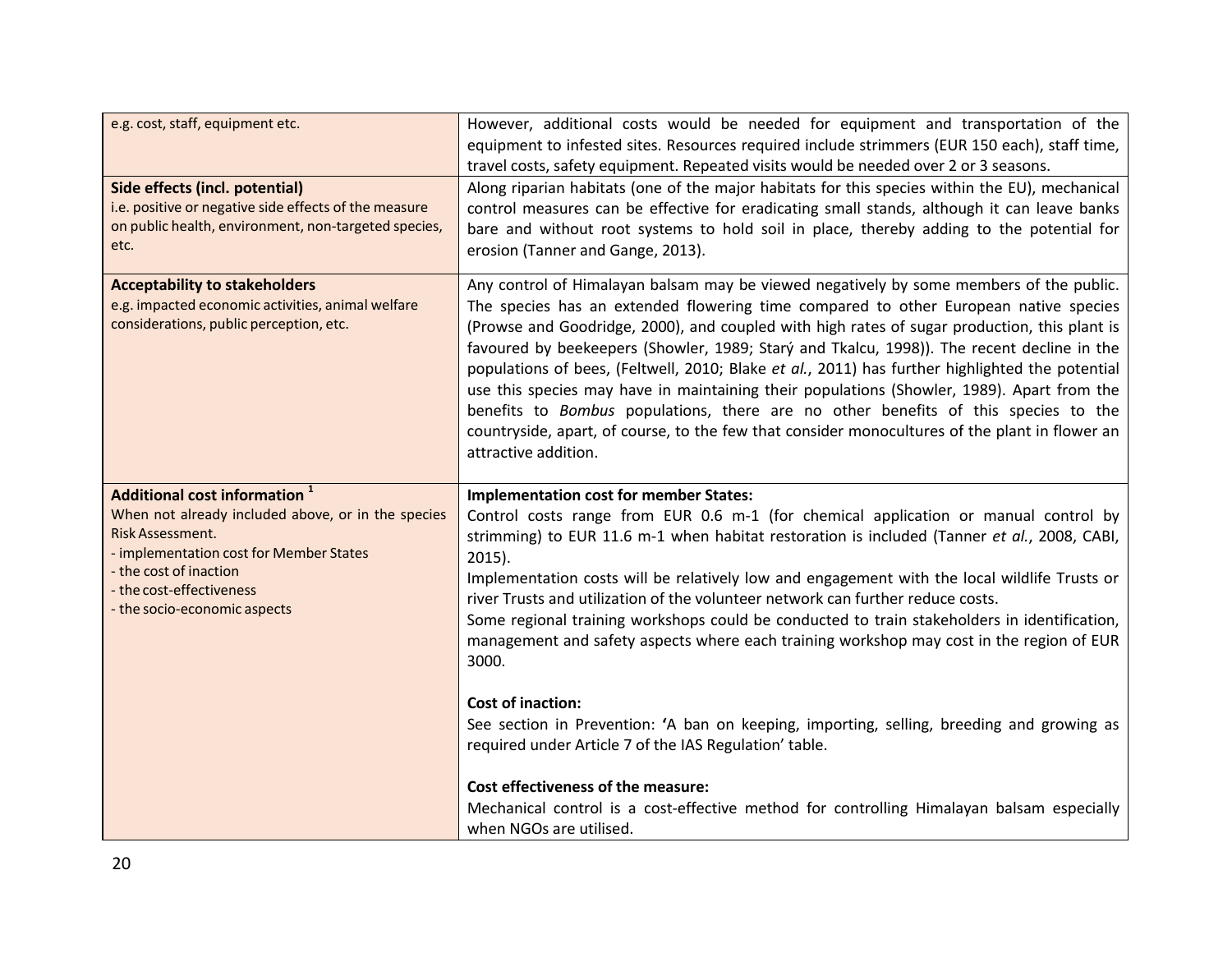|                                  | Socio-economic aspects:                                                                         |
|----------------------------------|-------------------------------------------------------------------------------------------------|
|                                  | See section in 'Rapid Eradication: Additional cost information section                          |
| Level of confidence <sup>2</sup> | A high level of confidence has been given for mechanical control under management. As long      |
| See guidance section             | as the user has access to sites with infested populations, control would be feasible using this |
|                                  | method. However, again, it should be highlighted that control must take place on a              |
|                                  | catchment scale and this is often impractical due to the habitats the plant grows in.           |

| <b>Management</b> - Measures to achieve management (cf. Article 19). This section assumes that the species is already established in a Member State, or part |                                                                                                                                                                                                                                                                                                                            |
|--------------------------------------------------------------------------------------------------------------------------------------------------------------|----------------------------------------------------------------------------------------------------------------------------------------------------------------------------------------------------------------------------------------------------------------------------------------------------------------------------|
| of a Member State's territory. This table is repeated for each of the management measures identified.                                                        |                                                                                                                                                                                                                                                                                                                            |
| <b>Measure description</b>                                                                                                                                   | <b>Manual control</b>                                                                                                                                                                                                                                                                                                      |
| Provide a description of the measure                                                                                                                         | Manual control methods involve the physical pulling of individual Himalayan balsam plants. In<br>the UK, this is often referred to as 'balsam bashing'. Often teams of volunteers go out on<br>mass and remove Himalayan balsam plants from an area. Following removal, the plants are<br>safely disposed of or composted. |
| <b>Effectiveness of measure</b>                                                                                                                              | Best results are achieved early in the season, i.e. before the plant has flowered and set seed.                                                                                                                                                                                                                            |
| e.g. has the measure previously worked, failed                                                                                                               | The measure is very effective at removing both small and large populations in discrete areas.<br>Himalayan balsam has a shallow root system and can be pulled up from the ground with little<br>effort.                                                                                                                    |
|                                                                                                                                                              | As an annual the species can be easily controlled compared to perennial invasive plants.<br>However, any control must aim at preventing the plants from setting seed.                                                                                                                                                      |
|                                                                                                                                                              | In smaller stands, hand-held brush cutters can be used and hand-pulling of the plants is also<br>feasible. In such cases, care has to be taken that pulled plants find no chance to re-grow<br>where they are deposited. For lasting success, the area should be monitored for re-growth.                                  |
|                                                                                                                                                              | Hand-pulling can leave banks bare and without root systems to hold soil in place, thereby<br>adding to the potential for erosion. Hand pulling must be carefully timed, in June, to<br>incorporate all plants at various growth stages and to prevent seed set (Prach, 1994).                                              |
|                                                                                                                                                              | Cutting should sever the plant below the lowest node, preventing future seed set (Howell,                                                                                                                                                                                                                                  |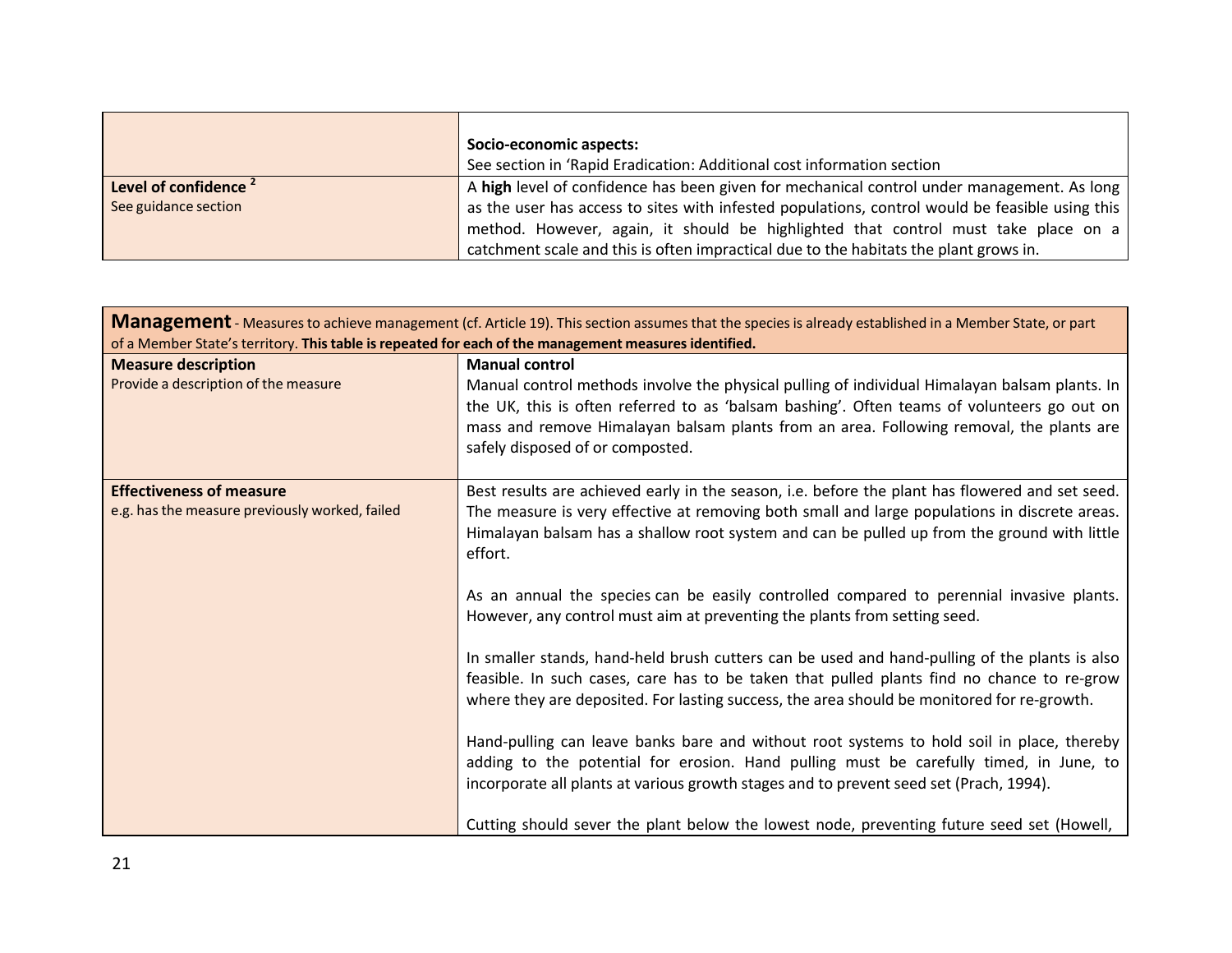|                                                                                                        | $2002$ ).                                                                                                                                                                                                                                                                                                                                                                                                                                                                                                                                                                      |
|--------------------------------------------------------------------------------------------------------|--------------------------------------------------------------------------------------------------------------------------------------------------------------------------------------------------------------------------------------------------------------------------------------------------------------------------------------------------------------------------------------------------------------------------------------------------------------------------------------------------------------------------------------------------------------------------------|
|                                                                                                        | Total eradication from an area may be impossible if neighbouring habitats harbour<br>populations (Wadsworth et al., 1997; Wadsworth et al., 2000). Where the species occurs<br>along a river system, a catchment-scale approach to control is the only realistic method to<br>control this species, however, such a concerted approach is often difficult with traditional<br>methods due to multiple land ownership along riparian systems and inaccessible habitats.                                                                                                         |
|                                                                                                        | Additional positive effects of this method include (Shropshire Hills, 2014):<br>Easy to pull<br>$\bullet$<br>No risk of leaving a node occurs if completed properly (i.e. No risk of regrowth)<br>$\bullet$<br>Whole plant can be systematically laid out for collection and disposal<br>$\bullet$<br>Quick method of control in areas of sparse HB<br>$\bullet$<br>Targeted; surrounding native species unaffected<br>$\bullet$<br>Exposes soil to more light and the promotion of further seedlings to germinate; any<br>$\bullet$<br>late emerging plants may be dealt with |
|                                                                                                        | Possible to be undertaken by volunteer<br>$\bullet$                                                                                                                                                                                                                                                                                                                                                                                                                                                                                                                            |
|                                                                                                        | Negatives:                                                                                                                                                                                                                                                                                                                                                                                                                                                                                                                                                                     |
|                                                                                                        | Physically demanding                                                                                                                                                                                                                                                                                                                                                                                                                                                                                                                                                           |
|                                                                                                        | Labour intensive                                                                                                                                                                                                                                                                                                                                                                                                                                                                                                                                                               |
|                                                                                                        | Can be a slow process<br>Expensive if carried out by contractors                                                                                                                                                                                                                                                                                                                                                                                                                                                                                                               |
|                                                                                                        |                                                                                                                                                                                                                                                                                                                                                                                                                                                                                                                                                                                |
| <b>Effort required</b><br>e.g. period of time over which measure need to be<br>applied to have results | Repeated applications may be required over 2 or 3 seasons may be needed to exhaust the<br>short-lived seed bank. Thus, it is recommended that repeated visits to managed sites should<br>be continued for at least three years (Personal Communication, Tanner, 2017).                                                                                                                                                                                                                                                                                                         |
|                                                                                                        | Hand pulling can be labour intensive and often teams of volunteers spend full days in the<br>field pulling plants. The IRD Duhallow LIFE Project (2015) used up to eight people per group                                                                                                                                                                                                                                                                                                                                                                                      |
|                                                                                                        | per day. Additional effort is required to dispose of the plant material following uplifting.                                                                                                                                                                                                                                                                                                                                                                                                                                                                                   |
| Resources required <sup>1</sup>                                                                        | Little physical resources are needed for this management method compared to chemical or                                                                                                                                                                                                                                                                                                                                                                                                                                                                                        |
| e.g. cost, staff, equipment etc.                                                                       | mechanical control, with the exception of human hours. Safety clothes should be worn and                                                                                                                                                                                                                                                                                                                                                                                                                                                                                       |
|                                                                                                        | these clothes should be selected for depending on the habitat where the manual control is to                                                                                                                                                                                                                                                                                                                                                                                                                                                                                   |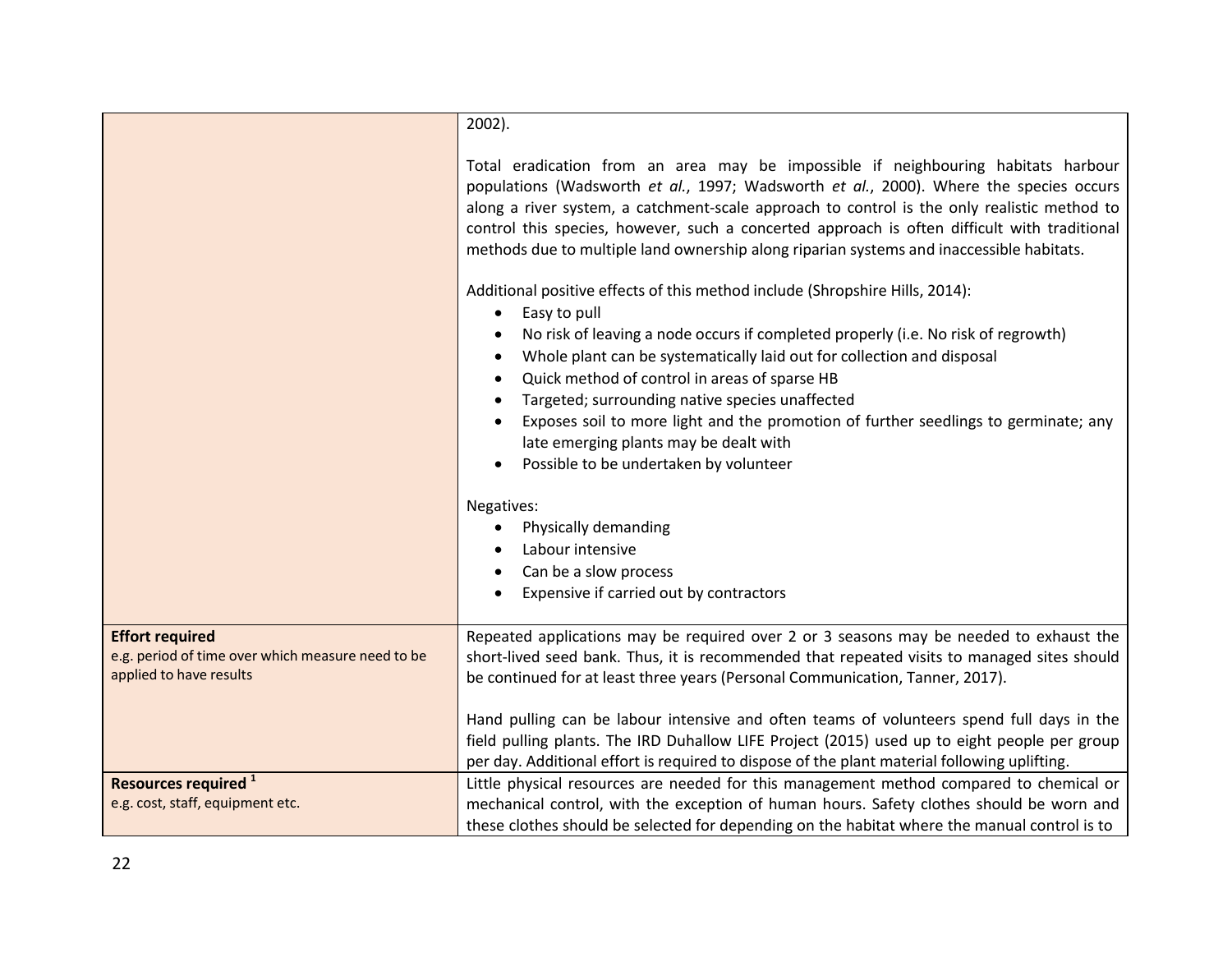|                                                       | take place. For example, waterproof boots may be required when working near water bodies.       |
|-------------------------------------------------------|-------------------------------------------------------------------------------------------------|
|                                                       | If using volunteers, some level of basic training would be required to ensure they can identify |
|                                                       | Himalayan balsam in the field.                                                                  |
|                                                       |                                                                                                 |
|                                                       | Some logical coordination is also required to manage volunteer groups.                          |
| Side effects (incl. potential)                        | Along riparian habitats (one of the major habitats for this species within the EU), manual      |
| i.e. positive or negative side effects of the measure | control measures can be effective for eradicating small stands, although it can leave banks     |
| on public health, environment, non-targeted species,  | bare and without root systems to hold soil in place, thereby adding to the potential for        |
| etc.                                                  | erosion.                                                                                        |
|                                                       |                                                                                                 |
|                                                       | In addition, Himalayan balsam has a lack of dependence on arbuscular mycorrhizal fungi          |
|                                                       | (AMF) and thus where the species invades and dominates an area over time, AMF may               |
|                                                       | potentially become depauperate at a cost to AMF dependent native plant species. There have      |
|                                                       | been no studies on the effect of manual management of non-native invasive species on the        |
|                                                       | soil mycobiota. However, in other systems, such as agricultural fields, manual disturbance of   |
|                                                       | the soil has been shown to change the quality and quantity of AMF (Jansa et al., 2003;          |
|                                                       | Curaqueo et al., 2011).                                                                         |
|                                                       |                                                                                                 |
|                                                       | Manual and mechanical control of the species may potentially intensify the disturbance of       |
|                                                       | the microbial community by further disrupting and depleting the AMF network (Tanner and         |
|                                                       | Gange, 2013). Those native plant species that are dependent on AMF for their colonisation       |
|                                                       | may decline while the non-native species benefit due to the lack of competition (Reinhart and   |
|                                                       | Callaway, 2006).                                                                                |
| <b>Acceptability to stakeholders</b>                  | Manual control would be perceived as more environmentally acceptable to stakeholders            |
| e.g. impacted economic activities, animal welfare     | compared to chemical application.                                                               |
| considerations, public perception, etc.               |                                                                                                 |
|                                                       |                                                                                                 |
| <b>Additional cost information</b> <sup>1</sup>       | <b>Implementation costs for member States:</b>                                                  |
| When not already included above, or in the species    | Implementation costs will be relatively low and engagement with the local environmental         |
| Risk Assessment.                                      | NGOs and utilization of the volunteer network can further reduce costs.                         |
| - implementation cost for Member States               |                                                                                                 |
| - the cost of inaction                                | Some regional training workshops could be conducted to train stakeholders in identification,    |
| - the cost-effectiveness                              | management and safety aspects where each training workshop may cost in the region of EUR        |
| - the socio-economic aspects                          | 3000.                                                                                           |
|                                                       |                                                                                                 |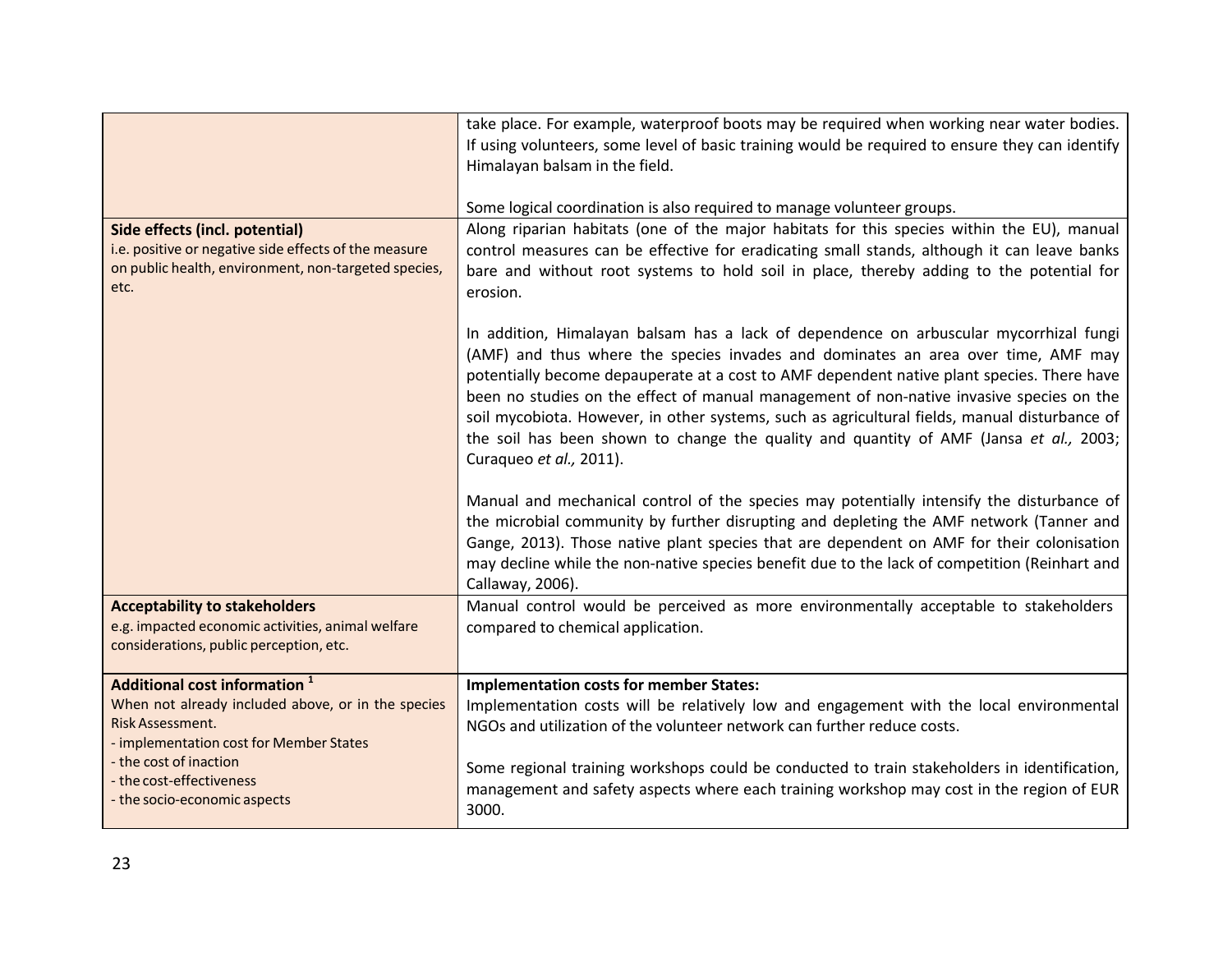|                                  | Control costs range from EUR 0.6 $m^{2-1}$ (for chemical application or manual control by<br>strimming) to EUR 11.6 $m^{2-1}$ when habitat restoration is included (Tanner et al., 2008, CABI,  <br>$2015$ ). |
|----------------------------------|---------------------------------------------------------------------------------------------------------------------------------------------------------------------------------------------------------------|
|                                  | <b>Cost of inaction:</b>                                                                                                                                                                                      |
|                                  | See section in Prevention: 'A ban on keeping, importing, selling, breeding and growing as<br>required under Article 7 of the IAS Regulation' table.                                                           |
|                                  | Cost effectiveness of the measure:                                                                                                                                                                            |
|                                  | Manual control is a cost-effective method for controlling Himalayan balsam especially when<br>NGOs are utilised.                                                                                              |
|                                  | Socio-economic aspects:                                                                                                                                                                                       |
|                                  | See section in 'Rapid Eradication: Additional cost information section                                                                                                                                        |
| Level of confidence <sup>2</sup> | A high level of confidence has been given to manual control under this management section                                                                                                                     |
| See guidance section             | as the species has been effectively managed using this methodology.                                                                                                                                           |

| <b>Management</b> - Measures to achieve management (cf. Article 19). This section assumes that the species is already established in a Member State, or<br>part of a Member State's territory. This table is repeated for each of the management measures identified. |                                                                                                                                                                                                                                                                                                                                                                                                                                                                                                                                                                                                                                |
|-----------------------------------------------------------------------------------------------------------------------------------------------------------------------------------------------------------------------------------------------------------------------|--------------------------------------------------------------------------------------------------------------------------------------------------------------------------------------------------------------------------------------------------------------------------------------------------------------------------------------------------------------------------------------------------------------------------------------------------------------------------------------------------------------------------------------------------------------------------------------------------------------------------------|
| <b>Measure description</b><br>Provide a description of the measure                                                                                                                                                                                                    | <b>Biological control</b><br>Since 2006, research has been conducted on the classical biological control of Himalayan<br>balsam (Tanner 2008, Tanner et al., 2015a/b). Classical biological control is defined as the<br>utilisation of natural enemies in the regulation of host populations (DeBach, 1964).                                                                                                                                                                                                                                                                                                                  |
|                                                                                                                                                                                                                                                                       | Since 2006, research has been conducted on the biological control of Himalayan balsam,<br>where numerous surveys for natural enemies have been conducted throughout the plants<br>native range (India and Pakistan) (Tanner et al., 2015). Due to the high level of damage<br>observed in the field, the rust fungus Puccinia komarovii was prioritised for further study.<br>Cross inoculation studies revealed a high level of specificity of this rust towards Himalayan<br>balsam and<br>the<br>variety, P.<br>such.<br>rust<br>renamed<br>was<br>as<br>a<br>as<br>komarovii var. glanduliferae (Tanner et al., 2015a, b). |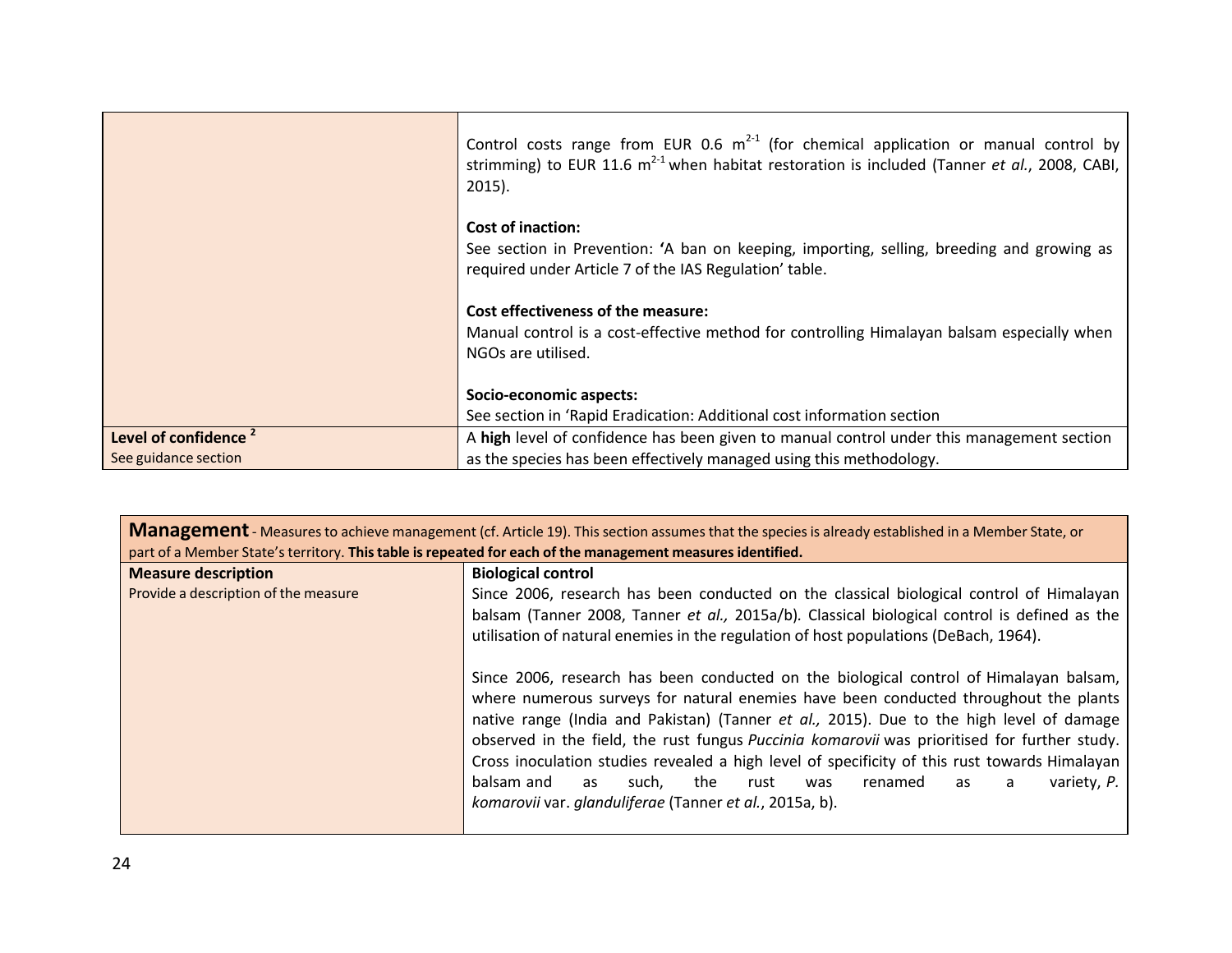|                                                                                                        | Experiments were conducted to determine the lifecycle of the rust which revealed that it is a<br>macrocyclic (has all five spore stages) and autoecious (completes its lifecycle on Himalayan<br>balsam only) species (Tanner et al., 2015a/b). Host-specificity testing assessed 75 non-target<br>plant species and proved that the rust is a true specialist to its natural host Himalayan<br>balsam (Tanner et al., 2015). A Pest Risk Assessment (PRA), which fully detailed the research<br>conducted on the host-range, lifecycle and ecology of the rust was submitted to FERA in<br>2014; this was followed by a public consultation. |
|--------------------------------------------------------------------------------------------------------|-----------------------------------------------------------------------------------------------------------------------------------------------------------------------------------------------------------------------------------------------------------------------------------------------------------------------------------------------------------------------------------------------------------------------------------------------------------------------------------------------------------------------------------------------------------------------------------------------------------------------------------------------|
|                                                                                                        | The PRA underwent further evaluation by the European Commission's Standing Committee<br>on Plant Health and following their feedback Defra Ministers approved the release of an<br>isolate from India in July 2014.                                                                                                                                                                                                                                                                                                                                                                                                                           |
|                                                                                                        | Since then, the rust has been released at selected sites in England and Wales. Further details<br>of rust releases in the UK can be found in Varia et al. (2016). Additional information on the<br>available<br>biological<br>control<br>is<br>via<br>the<br>website:<br>programme<br>http://www.cabi.org/projects/project/32944                                                                                                                                                                                                                                                                                                              |
|                                                                                                        | Note: It should be borne in mind that the release of macro-organisms as biological control<br>agents is currently not regulated at EU level. Nevertheless national/regional laws are to be<br>respected. Before any release of an alien species as a biological control agent an appropriate<br>risk assessment should be made.                                                                                                                                                                                                                                                                                                               |
| <b>Effectiveness of measure</b><br>e.g. has the measure previously worked, failed                      | At present the biological control programme is in its establishment phase where the<br>biological agent is being released and monitored in the field in the UK.                                                                                                                                                                                                                                                                                                                                                                                                                                                                               |
|                                                                                                        | There have not been any previous attempts at biological control of Himalayan balsam in<br>Europe, or worldwide, and there have not been any attempts at utilizing this method against<br>any closely related species.                                                                                                                                                                                                                                                                                                                                                                                                                         |
| <b>Effort required</b><br>e.g. period of time over which measure need to be<br>applied to have results | Biological control has its drawbacks, as it is not a quick fix solution (Shaw, 2003). Any impacts<br>on the target weed may take time to be seen in the field. The classical biological control<br>agent needs to establish, adapt to its new environment, and build up the population and<br>disperses, before any impacts on the target species are seen.                                                                                                                                                                                                                                                                                   |
|                                                                                                        | As a classical biological control agent, in principle, the rust could be released just once into<br>the environment (a region or country) and establish and spread on its own accord. However,                                                                                                                                                                                                                                                                                                                                                                                                                                                |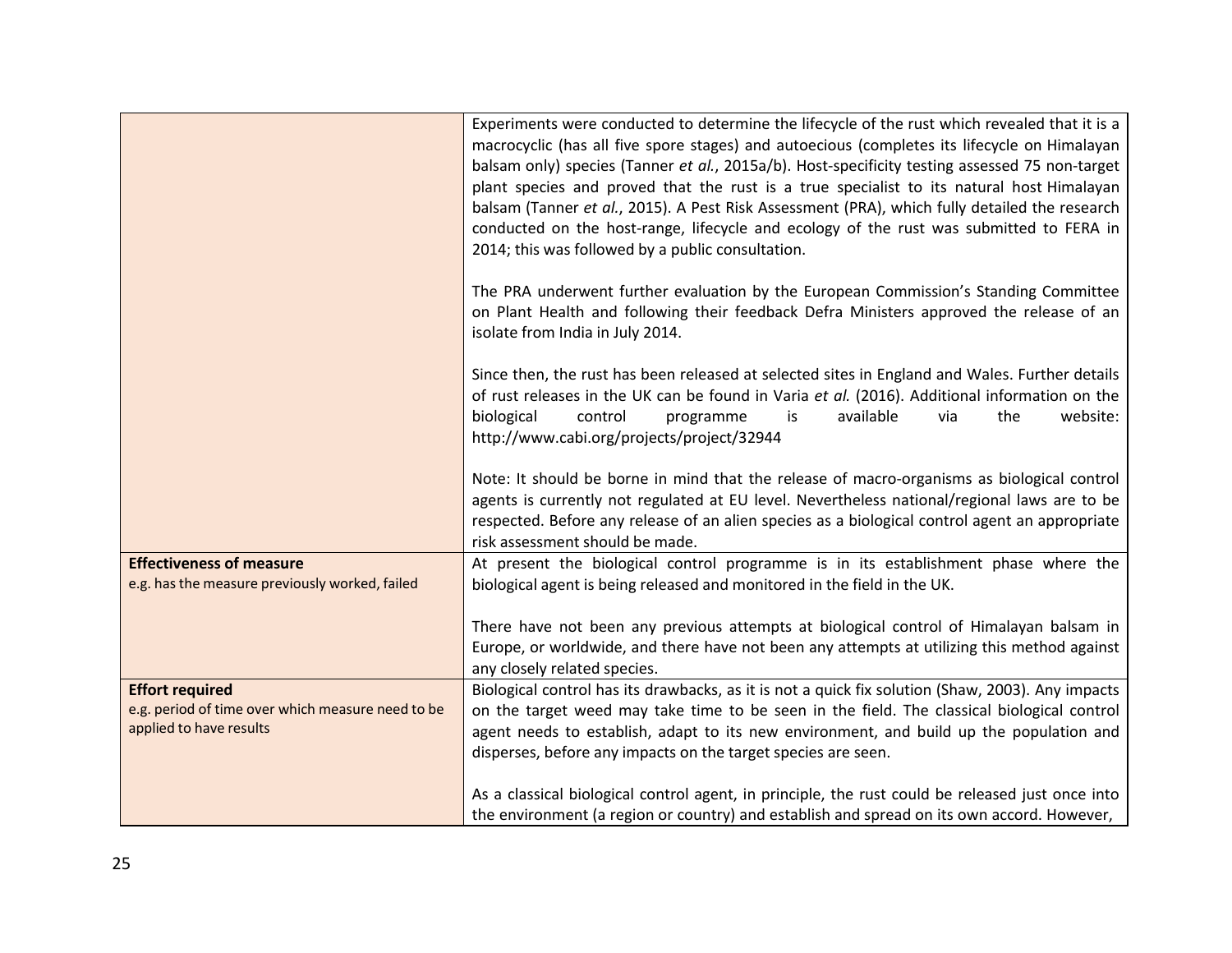|                                                       | to maximise the potential for establishment additional releases may be required.                                                                                                             |
|-------------------------------------------------------|----------------------------------------------------------------------------------------------------------------------------------------------------------------------------------------------|
| Resources required <sup>1</sup>                       | Biological control programmes can be expensive; however, a significant amount of research                                                                                                    |
| e.g. cost, staff, equipment etc.                      | has been conducted for Himalayan balsam by the UK and most of the species tested in the                                                                                                      |
|                                                       | host range testing are relevant to the whole of the EU. However, to satisfy regulators and                                                                                                   |
|                                                       | the general public, further testing of key species nay be required for each country where the                                                                                                |
|                                                       | biocontrol agent is considered for release and this would cost in the region of EUR 50,000                                                                                                   |
|                                                       | per country (Personal Communication, Shaw, 2017). Further funding would be required to                                                                                                       |
|                                                       | monitor the biological control agent in the field post release. This may cost in the region of                                                                                               |
|                                                       | EUR 30,000 year, per country (based on monitoring programmes in the UK).                                                                                                                     |
| Side effects (incl. potential)                        | Classical biological control against invasive alien plant species come with the associated                                                                                                   |
| i.e. positive or negative side effects of the measure | benefits, a single release may control and reduce the vigour, occurrence and impact of the                                                                                                   |
| on public health, environment, non-targeted           | invasive population on a geographical scale that would be difficult to achieve with more                                                                                                     |
| species, etc.                                         | traditional methods (Tanner et al., 2015 a; Van Wigen et al., 2004).                                                                                                                         |
|                                                       |                                                                                                                                                                                              |
|                                                       | On the downside, biological control will not eradicate a weed population (Shaw, 2003) and                                                                                                    |
|                                                       | even a high level of control may take many years (Fowler and Holden, 1994) as the                                                                                                            |
|                                                       | population of the agent builds in the new environment.                                                                                                                                       |
| <b>Acceptability to stakeholders</b>                  | Any biological control of Himalayan balsam may be viewed negatively by some members of                                                                                                       |
| e.g. impacted economic activities, animal welfare     | the public. For biological control, the perception of risk may be greater than that of other                                                                                                 |
| considerations, public perception, etc.               | control methods.                                                                                                                                                                             |
| Additional cost information <sup>1</sup>              |                                                                                                                                                                                              |
| When not already included above, or in the species    | <b>Implementation costs for member States:</b>                                                                                                                                               |
| Risk Assessment.                                      | To satisfy regulators and the general public, further testing of key species may be required<br>for each country where the biocontrol agent is considered for release and this would cost in |
| - implementation cost for Member States               | the region of EUR 50,000 per country (pers. comm. R. Shaw, 2017).                                                                                                                            |
| - the cost of inaction                                |                                                                                                                                                                                              |
| - the cost-effectiveness                              | <b>Cost of inaction:</b>                                                                                                                                                                     |
| - the socio-economic aspects                          | See section in Prevention: 'A ban on keeping, importing, selling, breeding and growing as                                                                                                    |
|                                                       | required under Article 7 of the IAS Regulation' table In addition, control costs range from                                                                                                  |
|                                                       | EUR 0.6 $m^{2-1}$ (for chemical application or manual control by strimming) to EUR 11.6 $m^{2-1}$                                                                                            |
|                                                       | when habitat restoration is included (Tanner et al., 2008; CABI, 2017).                                                                                                                      |
|                                                       |                                                                                                                                                                                              |
|                                                       | <b>Cost effectiveness of the measure:</b>                                                                                                                                                    |
|                                                       | To satisfy regulators and the general public, further testing of key species would be required                                                                                               |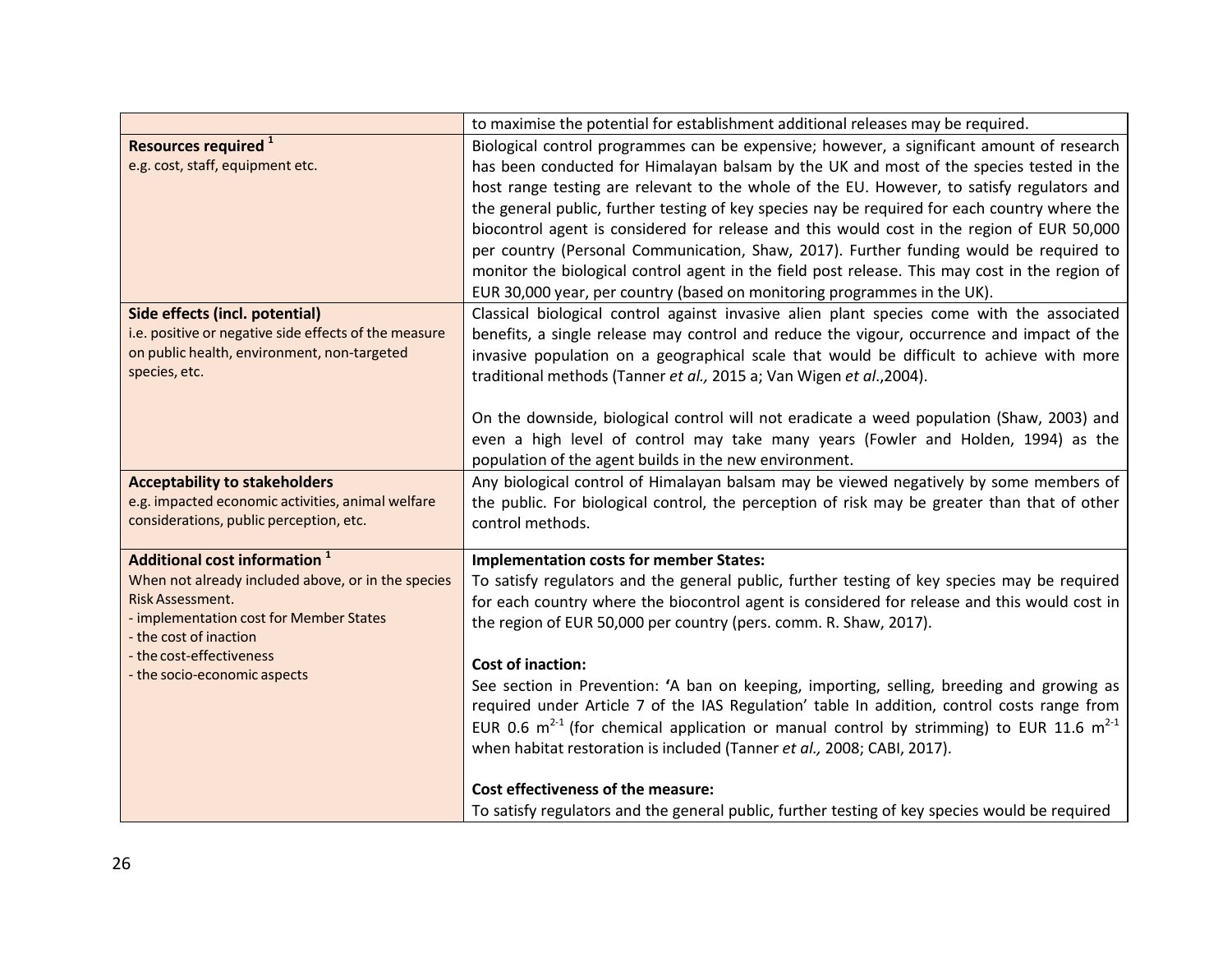|                                  | for each country where the biocontrol agent is considered for release and this would cost in<br>the region of EUR 50,000 per country (pers. comm. R. Shaw, 2017).                                                                                                                                                                                                                                                                                                                                                                                                                                                                                                                                            |
|----------------------------------|--------------------------------------------------------------------------------------------------------------------------------------------------------------------------------------------------------------------------------------------------------------------------------------------------------------------------------------------------------------------------------------------------------------------------------------------------------------------------------------------------------------------------------------------------------------------------------------------------------------------------------------------------------------------------------------------------------------|
|                                  | Socio-economic aspects:<br>When successful, a biological control programme can save countries millions of EURs in lost<br>revenue and an unquantifiable figure in terms of ecosystem preservation (Tomley and Evans,<br>2004; Shaw et al., 2011). As the more traditional control methods are failing to suppress<br>Himalayan balsam on a national and local scale, or as part of an integrated pest management<br>programme, biological control offers an alternative approach which could reduce the<br>occurrence of the species to an acceptable level, making it more amenable to control using<br>traditional methods (for example chemical or manual control), in an economic and ecological<br>way. |
| Level of confidence <sup>2</sup> | Moderate - at the present time the biological control of Himalayan balsam has not shown                                                                                                                                                                                                                                                                                                                                                                                                                                                                                                                                                                                                                      |
| See guidance section             | any impact on its host or the population as it is currently in the establishment phase of the<br>release programme. It should be noted however, that the release programme is still in its<br>early phase and impacts on the target population (i.e. a decline in abundance) can take up to<br>$7 - 10$ years.                                                                                                                                                                                                                                                                                                                                                                                               |
| Bibliography $3$                 |                                                                                                                                                                                                                                                                                                                                                                                                                                                                                                                                                                                                                                                                                                              |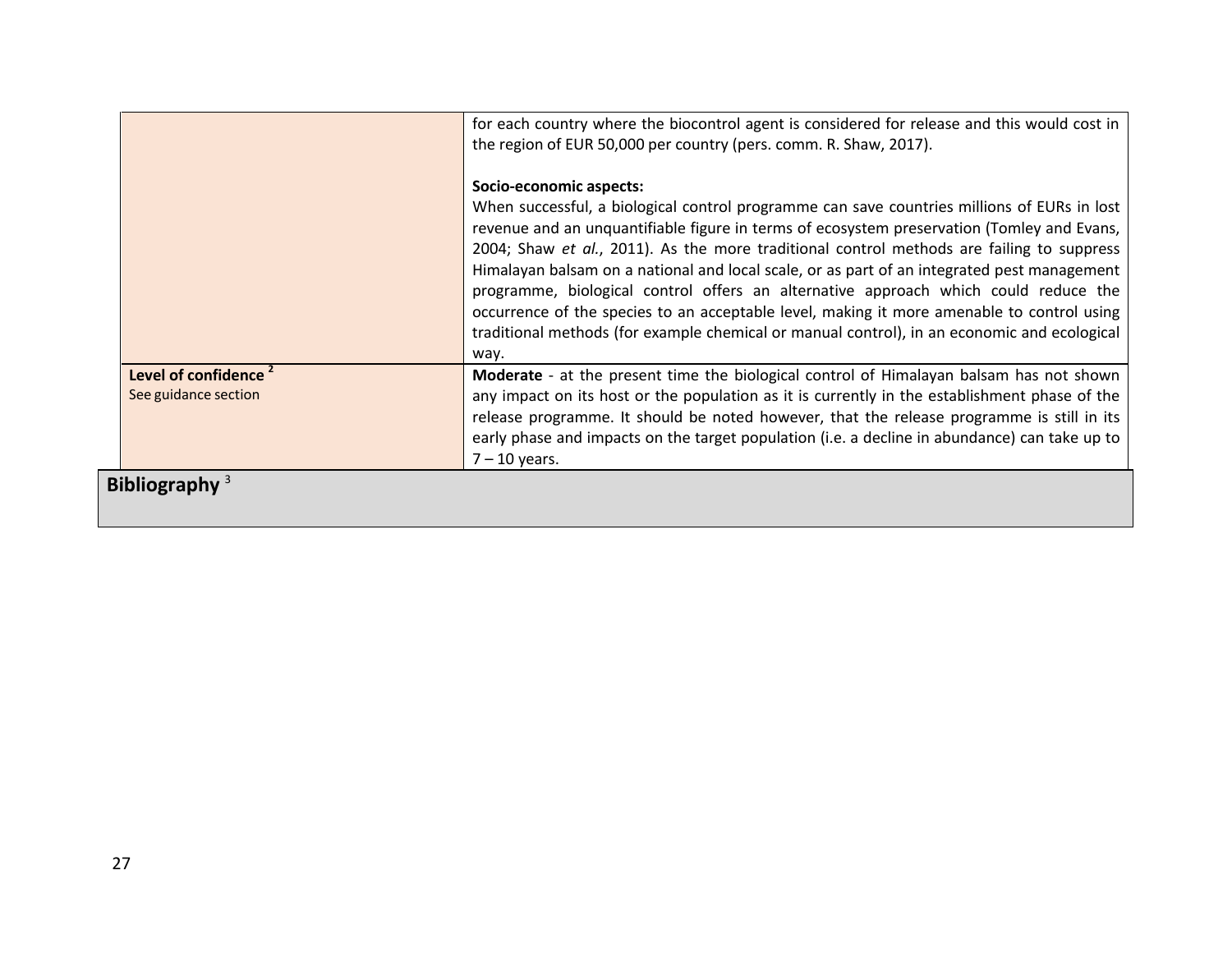Andrews, M., Maule, H.G., Raven, J.A. & Mistry, A. (2005). Extension growth of *Impatiens glandulifera* at low irradiance: Importance of nitrate and potassium accumulation. *Annals of Botany* 95:641-648.

Beerling, D.J. & Perrins, J.M. (1993). *Impatiens glandulifera* Royle (*Impatiens roylei* Walp.). *Journal of Ecology* 81:367-382.

- Blake, R.J., Westbury, D.B., Woodcock, B.A., Sutton, P. &Potts, S.G. (2011). Enhancing habitat to help the plight of the bumblebee. *Pest Management Science* 67:377-379.
- Blamey, M., Fitter, R. &Fitter, A. (2003). *Wild Flowers of Britain and Ireland.* A and C Black Publishers Ltd, London, UK.CABI. (2017). Invasive Species Compendium [http://www.cabi.org/isc/datasheet/28766.](http://www.cabi.org/isc/datasheet/28766) Wallingford, UK.

Chittka, L. & Schürkens, S. (2001). Successful invasion of a floral market. *Nature* 411:653.

Cockel, C.P. & Tanner, R.A. (2011). Characteristics, problems, and management of a highly successful alien species – *Impatiens glandulifera* Royle. A Handbook of Global Freshwater invasive Species. Earthscan, London.

Curaqueo, G., Barea, J.M., Acevedo, E., Rubio, R., Cornejo, P. & Borie, F. (2011) Effects of different tillage system on arbuscular mycorrhizal fungal propagules and physical properties in a Mediterranean agroecosystem in central Chile. Soil Tillage Res 113:11–18

DeBach, P. (1964), Biological control of insect pests and weeds. New York: Reihold

Environment Agency. (2003). Guidance for the control of invasive weeds in or near fresh water. Environment Agency, London, UK.

Environment Agency. (2010). Our river habitats: The state of river habitats in England, Wales and the Isles of Man: A snap shot. Environment Agency, London, UK.

- Feltwell, J. (2010). Apparent declining populations and disorientation behaviour of honeybees (*Apis mellifera*) in southern England and France. *British Journal of Entomology and Natural History* 23:119-122.
- Fowler, S.V. & Holden, A.N.G. (1994). Classical biological control for exotic invasive weeds in riparian and aquatic habitats practice and prospects. *Ecology and Management of Invasive Riverside Plants* (eds. L.C. de Waal, L.E. Child, P.M. Wade and J.H. Brock) pp. 173-182. Wiley and Sons, Chichester, UK.

Gelpke, G. & Weber, E. (2005). Situation und Handlungsbedarf bezűglich invasiver neophyten im Kanton Zűrich. Sektion Biosicherheit (SBS). *Amt*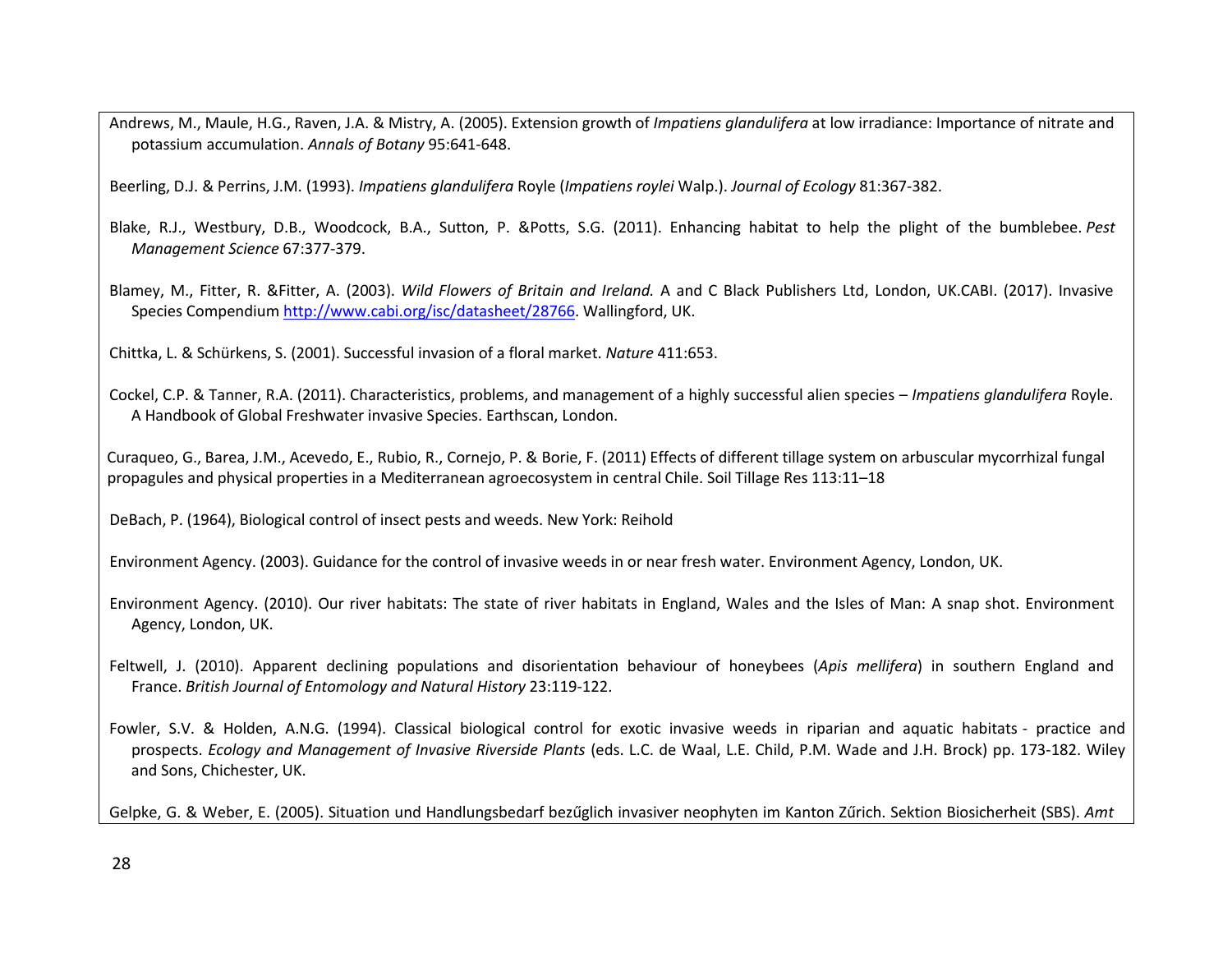*fűr Abfall, wasser Energie und Luft (AWEL),* Baudirektion des Kantons Zürich. 74pp.

Hartmann, E., Schuldes, H., Kübler, R., Konold, W. (1995). Neophyten. Biologie, Verbreitung und Kontrolle ausgewählter Arten. ecomed, Landsberg.

Howell B (2002) Control and eradication of Himalayan balsam. Quarterly Journal of Forestry, 96, 125-127

- Hulme, P.E. &Bremner, E.T. (2006) Assessing the impact of *Impatiens glandulifera* on riparian habitats: partitioning diversity components following species removal. Journal of Applied Ecology 43:43–50.
- IRD Duhallow Life Report. (2015). Removal & monitoring of Himalayan balsam *Impatiens glandulifera* monitoring report. Action C10 LIFE NAT/IE/00220 Blackwater Samok [https://www.duhallowlife.com/sites/default/files/C10%20Final%20Technical%20Report%20-](https://www.duhallowlife.com/sites/default/files/C10%20Final%20Technical%20Report%20-%20Removal%20and%20monitoring%20of%20Himalayan%20Balsam.pdf) [%20Removal%20and%20monitoring%20of%20Himalayan%20Balsam.pdf](https://www.duhallowlife.com/sites/default/files/C10%20Final%20Technical%20Report%20-%20Removal%20and%20monitoring%20of%20Himalayan%20Balsam.pdf)

Jansa J, Mozafar A, Kuhn G, Anken T, Ruh R, Sanders R, Frossard E (2003) Soil tillage affects the community structure of mycorrhizal fungi in maize roots. Ecol Appl 13:1164–1176

Kelly, J., Maguire, C.M. Cosgrove, P.J. (2008). Best Practice Management Guidelines Himalayan balsam *Impatiens glandulifera.* Prepared for NIEA and NPWS as part of Invasive Species Ireland.

Morgan, R. (2007). *Impatiens*: The Vibrant World of Busy Lizzies, Balsams, and Touch-Me-Nots. Timber Press, Portland, USA.

Mumford, P.M. (1990). Dormancy break in seeds of *Impatiens glandulifera* Royle. *New Phytologist* 115:171-175.

Pisarczyk, E. & Tokarska-Guzik, B. (2015). *Impatiens glandulifera* Royle – Indian balsam. Risk assessment.

- Prach K (1994) Seasonal dynamics of Impatiens glandulifera in two riparian habitats in central England. In: de Waal, L.C, Child, L.E and Wade, M. (eds.). Ecology and management of invasive riverside plants. John Wiley and Sons.
- Prowse, A. & Goodridge, F. (2000). Pollinator visitation rates to *Impatiens glandulifera* and other native riparian vegetation. *Aspects of Applied Biology* 58:249-254.

Reinhart KO, Callaway KM (2006) Tansley review: soil biota and invasive plants. New Phytol 170:445–457

Rotherham, I.D. (2001). Himalayan Balsam - the human touch. Exotic Invasive Species -should we be concerned? (eds. P. Bradley), pp. 41-50.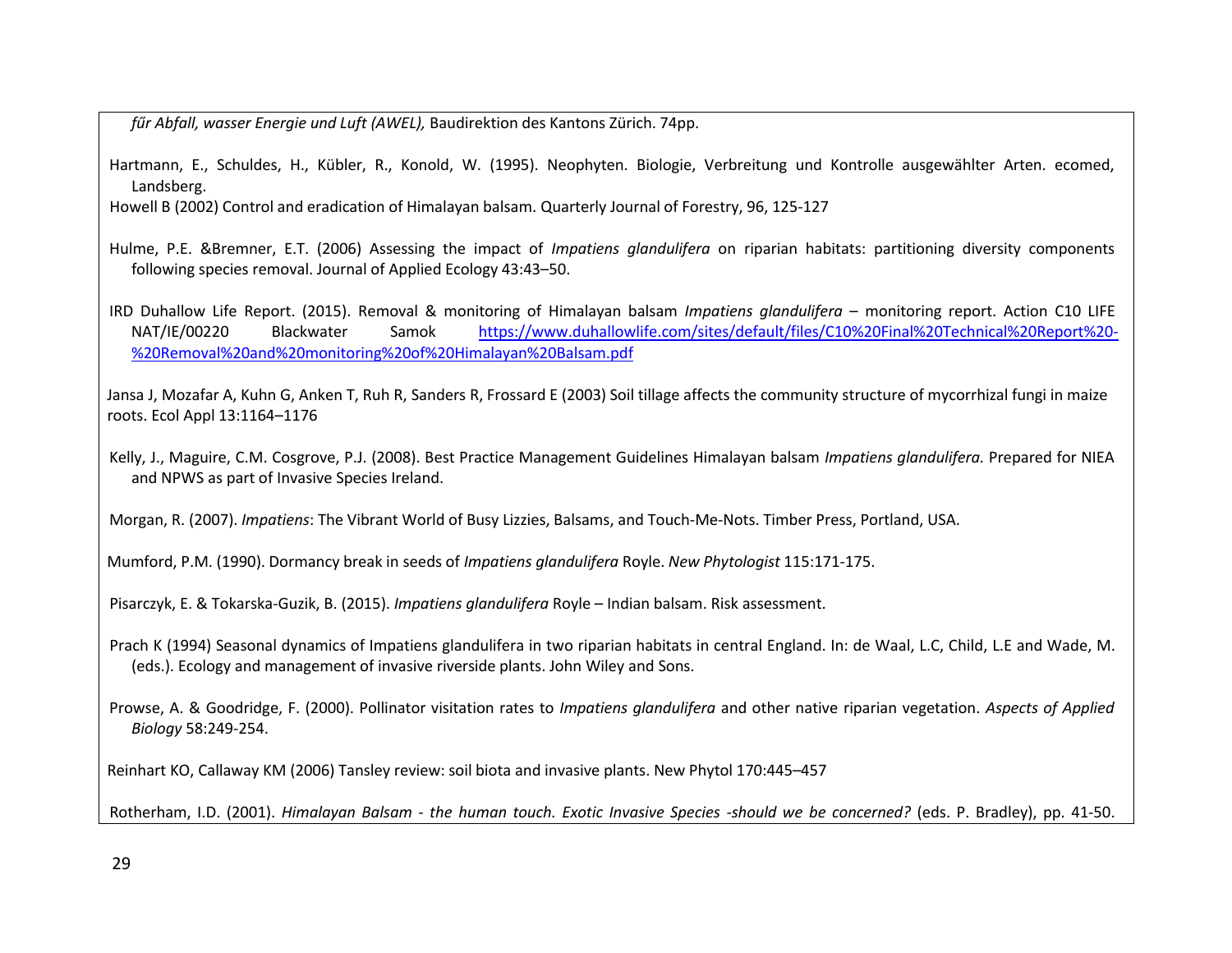Proceedings of the 11th Conference of the Institute of Ecology and Environmental Management, Birmingham, April 2000. IEEM, Winchester,

- Shaw, R.H. (2003). Biological control of invasive weeds in the UK: Opportunities and challenges. *Plant Invasions, Ecological Threats and Management Solutions*. (eds. L. Child, J.H. Brock, G. Brundu, K. Prach, P. Pysek, P.M Wade and M. Williamson), pp. 337-354. Backhuys Publishers, Leiden, Netherlands.
- Shaw, R.H., Tanner, R. A., Djeddour, D. & Cortat, G. (2011). Classical biological control of Japanese knotweed lessons for Europe. *Weed Research* 51:552-558.
- Showler, K. (1989). The Himalayan balsam (*Impatiens glandulifera*) in Britain: An undervalued source of nectar. *Bee World* 70:130-131.
- Shropshire Hills. (2014). A Strategy for the Control of Himalayan Balsam (*Impatiens glandulifera*) in the Clun Catchment Shropshire. <http://www.shropshirehillsaonb.co.uk/wp-content/uploads/2013/09/A-Strategy-for-Control-of-Himalyan-Balsam-in-the-Clun-Catchment.pdf>
- Starý, P. & Tkalců, B. (1998). Bumble-bees (Hymenoptera, Bombidae) associated with the expansive touch-me-not, *Impatiens glandulifera* in wetland biocorridors. *Anzeiger Für Schädlingskunde, Pflanzenschutz, Umweltschutz* 71:85-87.
- Stensones A & Garnett RP (1994) Controlling invasive weeds using glyphosate. In: Ecology and Management of Invasive Riverside Plants, L.C. de Waal et al., eds., John Wiley & Sons, Chichester, England, pp. 183-188.
- Streeter, D., Hart Davies, C., Hardcastle, A., Cole, F. & Harper, L. (2016). Collins wild flower guide: The most complete guide to the wild flowers of Britain and Ireland. Collins Publishing, London, UK.
- Tanner, R.A. (2008). A review on the potential for the biological control of the invasive weed *Impatiens glandulifera* Royle in Europe. *Plant Invasions: Human Perception, Ecological Impacts and Management* (eds B Tokarska-Guzik, JH Brock, G Brundu, LE Child, C Daehler and P Pysek), pp. 343-354. Backhuys Publishers, Leiden, Netherlands.
- Tanner R, Ellison C, Shaw R, Evans H, Gange A, (2008). Losing patience with Impatiens: are natural enemies the solution? Outlooks on Pest Management, 19(2):86-91. [http://www.pestoutlook.com](http://www.pestoutlook.com/)
- Tanner R.A., Jin, L., Shaw, R., Murphy, S.T. & Gange, A.C. (2014). An ecological comparison of *Impatiens glandulifera* Royle in the native and introduced range. *Plant Ecology* DOI 10.1007/s11258-014-0335-x.

Tanner, R.A.*,* Ellison, C.A., Seier, M.K. *et al.* (2015). *Puccinia komarovii* var. *glanduliferae* var. nov.: a fungal agent for the biological control of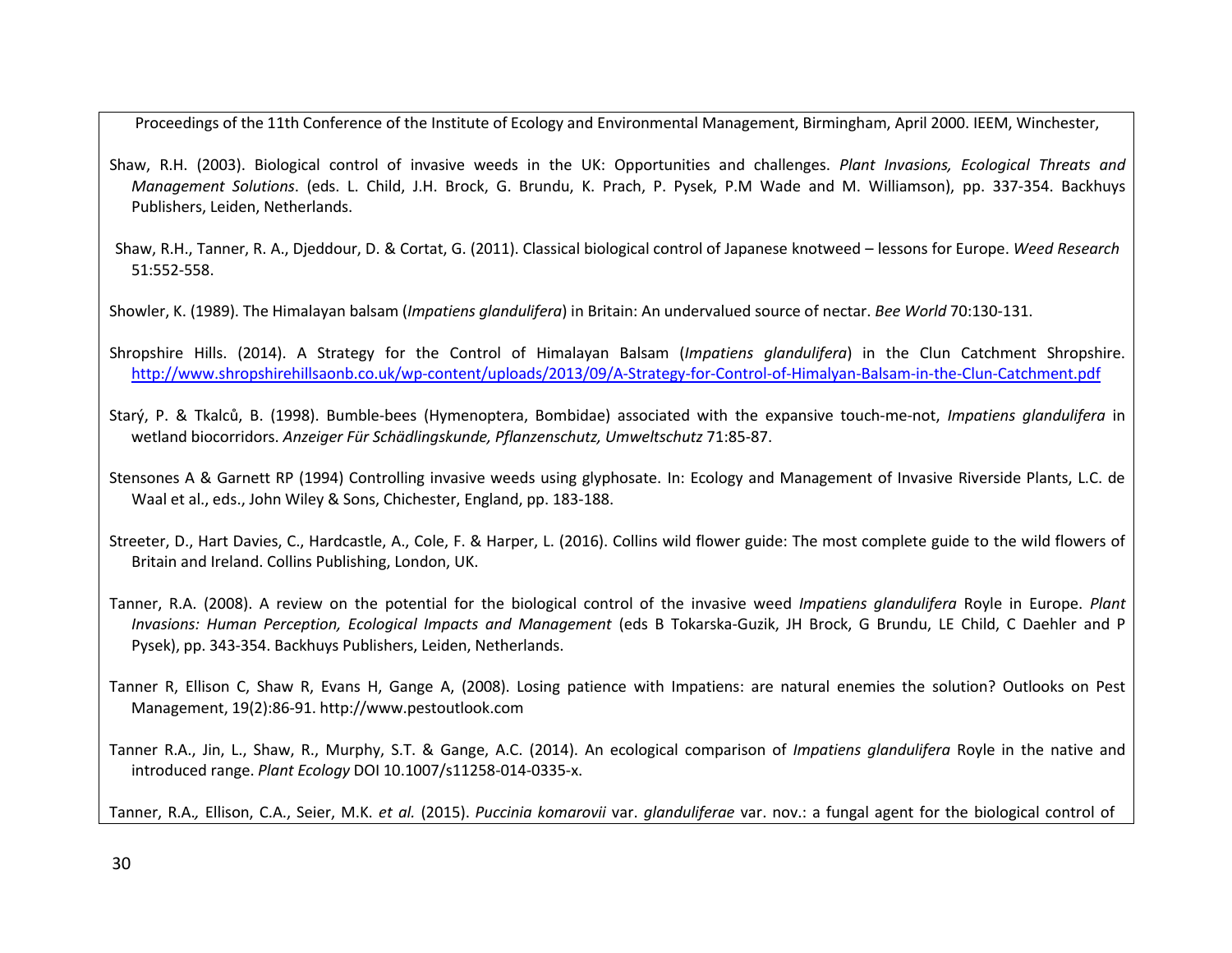Himalayan balsam (*Impatiens glandulifera*). *European Journal of Plant Pathology* 141:247-266.

- Tanner, R.A., Pollard, K.M., Varia, S., Evans, H.C. & Ellison, C.A. (2015). First release of a fungal classical biocontrol agent against an invasive alien weed in Europe: biology of the rust, *Puccinia komarovii* var. *glanduliferae*. *Plant Pathology* DOI: 10.1111/ppa.12352.
- Tanner, R.A. & Seier, M. (2014). A Pest Risk Analysis of *Puccinia komarovii* ex *Impatiens glandulifera* for the European Union (EU). Compiled using CAPRA Software developed by the European and Mediterranean Plant Protection Organisation.
- Tanner R.A., Varia, S., Eschen, R., Wood, S., Murphy, S.T. & Gange, A.C. (2013). Impacts of an invasive non-native annual weed, *Impatiens glandulifera*, on above- and below-ground invertebrate communities in the United Kingdom. *PLoS ONE* 8(6) e67271. doi:10.1371/journal.pone.0067271
- Tanner, R. A. & Gange, A.C. (2013). The impact of two non-native plant species on native flora performance: potential implications for habitat restoration. *Plant Ecology* DOI 10.1007/s11258-013-0179-9.
- Tomley, A.J. & Evans, H.C. (2004). Establishment of, and preliminary impact studies on, the rust, *Maravalia cryptostegiae*, of the invasive alien weed, *Cryptostegia grandiflora* in Queensland, Australia. *Plant Pathology* 53:475-484.
- van Wilgen, B.W., de Wit, M.P., Anderson, H.J., Le Maitre, D.C., Kotze, I.M., Ndala, S., Brown, B. & Raphol, M.B. (2004). Costs and benefits of biological control of invasive alien plants: case studies from South Africa. *South African Journal of Science* 10:113-122.
- Varia S, Pollard K, Ellison C (2016) Implementing a novel weed management approach for Himalayan balsam: progress on the biological control in the UK. Outlooks on Pest Management 27(5) 198-203.
- Wadsworth, R.A., Swetnam, R.D. & Wills, S.G. (1997). Seeds and sediment: Modelling the spread of *Impatiens glandulifera* Royle. Species *Dispersal and Land-Use Processes.* (eds A. Cooper and J. Power ), pp. 53-60. IALE, UK.
- Wadsworth RA., Collingham YC, Willis SG, Huntley B & Hulme PE (2000) Simulating the spread and management of alien riparian weeds: are they out of control? Journal of Applied Ecology, 37: 28-38.
- Williams, F., Eschen, R., Harris, A., Djeddour, D., Pratt, C., Shaw, R.S., Varia, S., Lamontagne-Godwin, J., Thomas, S.E., Murphy, S.T. (2010) The economic cost of invasive non-native species on Great Britain. CABI, Wallingford, UK pp. 198.

Willis, S.G. & Hulme, P.E. (2004). Environmental severity and variation in the reproductive traits of *Impatiens glandulifera*. *Functional Ecology* 18: